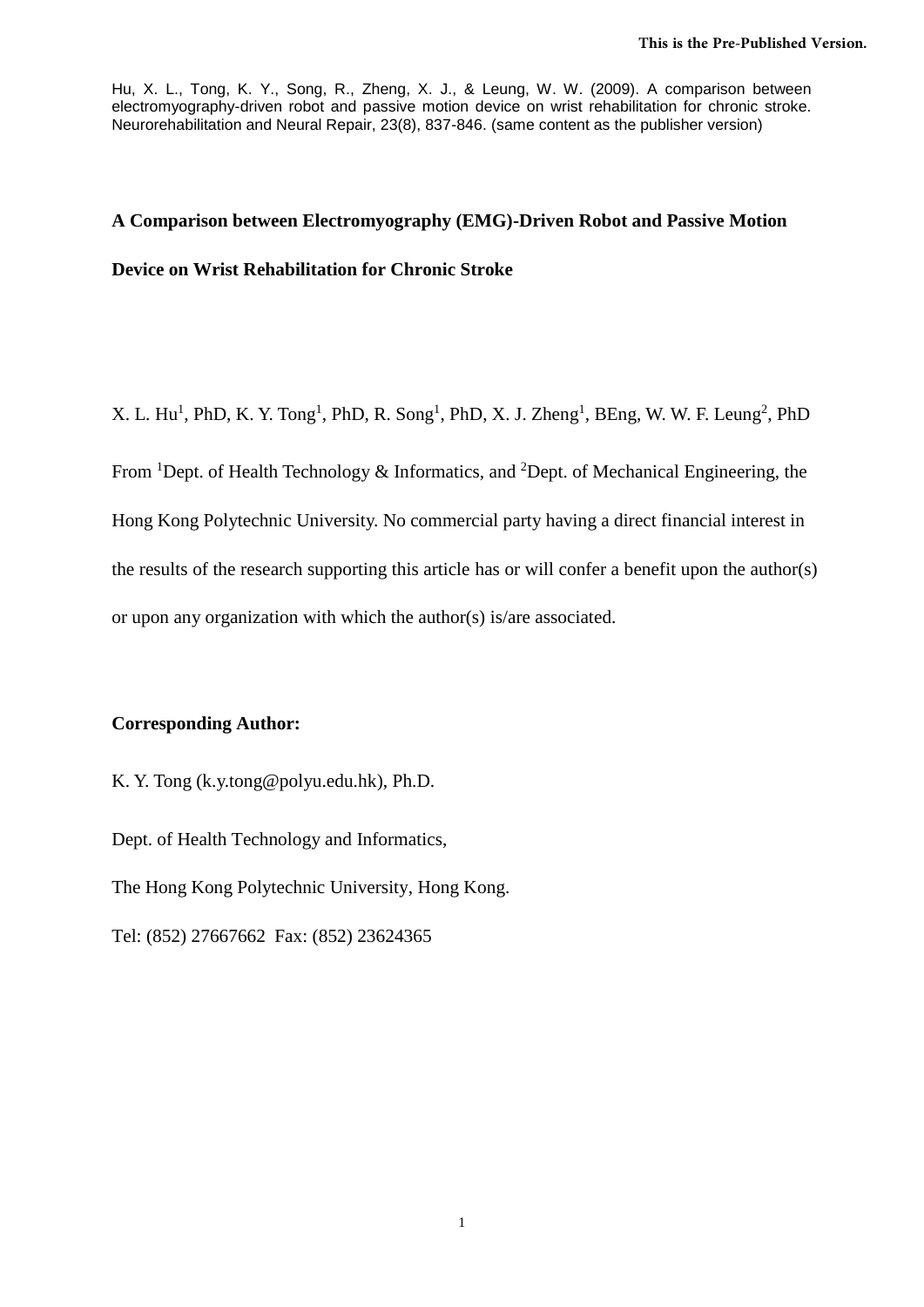#### **Abstract**

*Background: The effect of using robots to improve motor recovery has received increased attention, while the most effective protocol remains a topic of study. Objective: Our objective was to compare the training effects by treatments on the wrist joint of subjects with chronic stroke with an interactive rehabilitation robot and a robot with continuous passive motion. Methods: This was a single-blinded randomized controlled trial with a 3-month follow-up. Twenty-seven hemiplegic subjects with chronic stroke were randomly assigned to receive 20-session wrist training with a continuous electromyography(EMG)-driven robot(interactive group,n=15), and a passive motion device(passive group,n=12), finished within 7 consecutive weeks. Training effects were evaluated with clinical scores by pre- and post-training tests(Fugl-Meyer Assessment(FMA), Modified Ashworth Score(MAS)) and with session-by-session EMG parameters(EMG activation level, co-contraction index). Results: Significant improvement in the FMA(shoulder/elbow and wrist/hand) were found in the interactive group (P<0.05). Significant decreases in the MAS were observed in the wrist and elbow joints for the interactive group, and in the wrist joint for the passive group(P<0.05). These MAS changes were associated with the decrease in EMG activation level of the flexor carpi radialis and the biceps brachii for the interactive group(P<0.05). The muscle coordination on wrist and elbow joints were improved in the interactive groups in the EMG co-contraction indexes across the training sessions(P<0.05). Conclusions: The interactive treatment improved muscle coordination and reduced spasticity after the training for both the wrist and elbow joints, which persisted for 3 months. The passive mode training mainly reduced the spasticity in the wrist flexor.*

**Keywords:** Electromyography, stroke, robot, wrist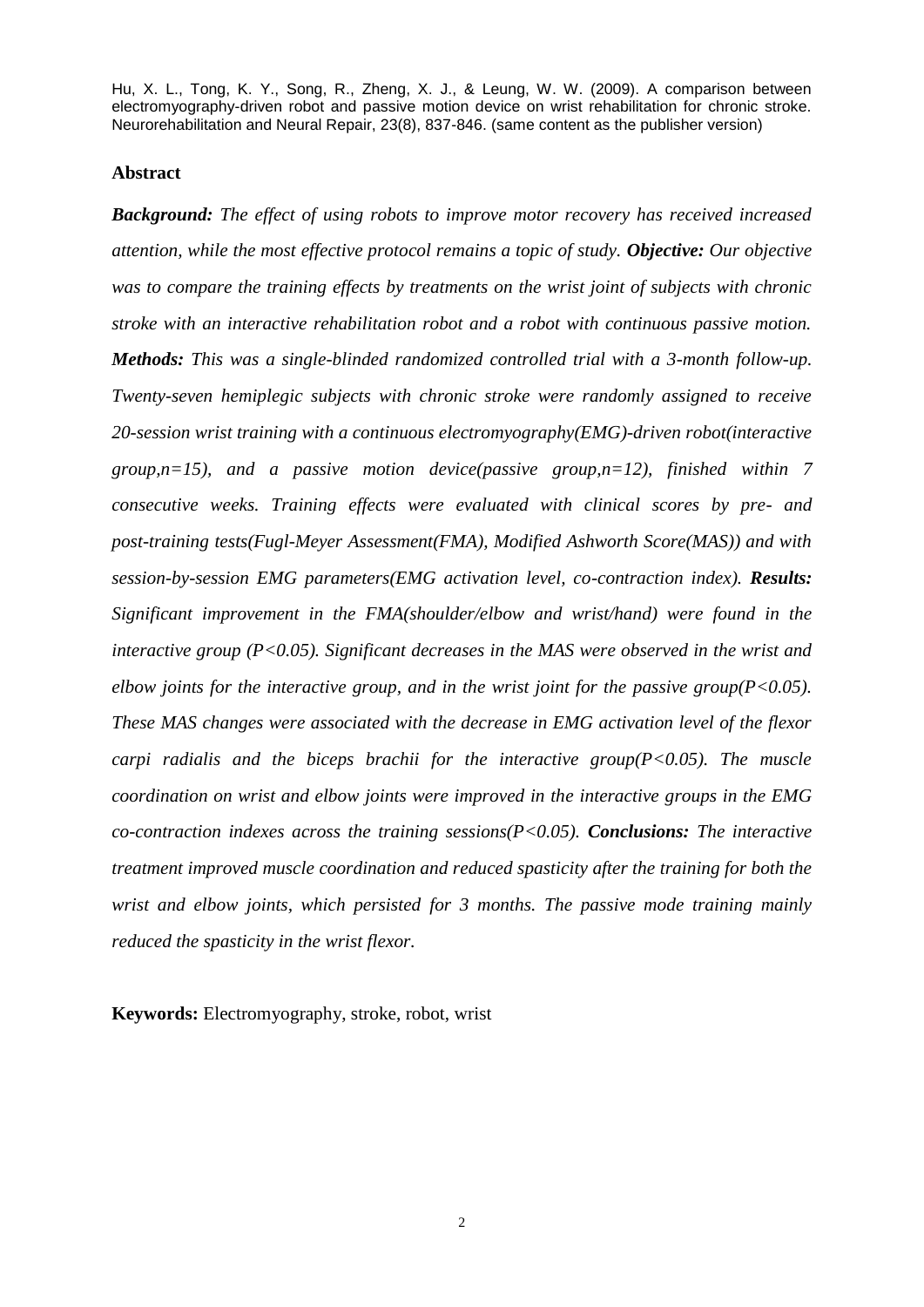#### **I. Introduction**

Physical training for stroke rehabilitation is an arduous process, since post-stroke rehabilitation programs are usually time-consuming and labor-intensive for both the therapist and the patient in one-to-one manual interaction. Recent technologies have made it possible to use robotic devices as assistance by the therapist, providing safe and intensive rehabilitation with repeated motions to persons after stroke. The most commonly reported treatment approaches provided by developed rehabilitation robots are: 1) continuous passive movement (CPM), 2) active-assisted movement, and 3) active-resisted movement by applying resistance against movement direction  $1-4$ . In the training using CPM, no voluntary effort is required from a patient and limb movements are passively controlled by the motor of a robot. CPM treatments could improve the mobility of joint, muscle, and tendon by mainly reducing muscle tone <sup>5, 6</sup>, and result in an activation of the corresponding sensorimotor cortical area similar to a voluntary movement<sup>7</sup>. The robots providing active-assisted treatments usually will follow a user's intention to complete a desired task. In the robot-assisted physical trainings with active-assisted movements, voluntary efforts from a patient are involved, and it could result in more significant motor improvements in stroke rehabilitation than a CPM treatment<sup>4</sup>. Therefore, the recent development in rehabilitation robots has been worked towards the active-assisted control strategies for interactive rehabilitation treatment <sup>8</sup>. In our previous work, an electromyography (EMG)-driven rehabilitation robot was developed for interactive physical training on the elbow and wrist joints of persons with chronic stroke  $1, 9, 10$ . In this robotic system, EMG signals were used as representation of the voluntary motor intention from subjects to continuously drive the robot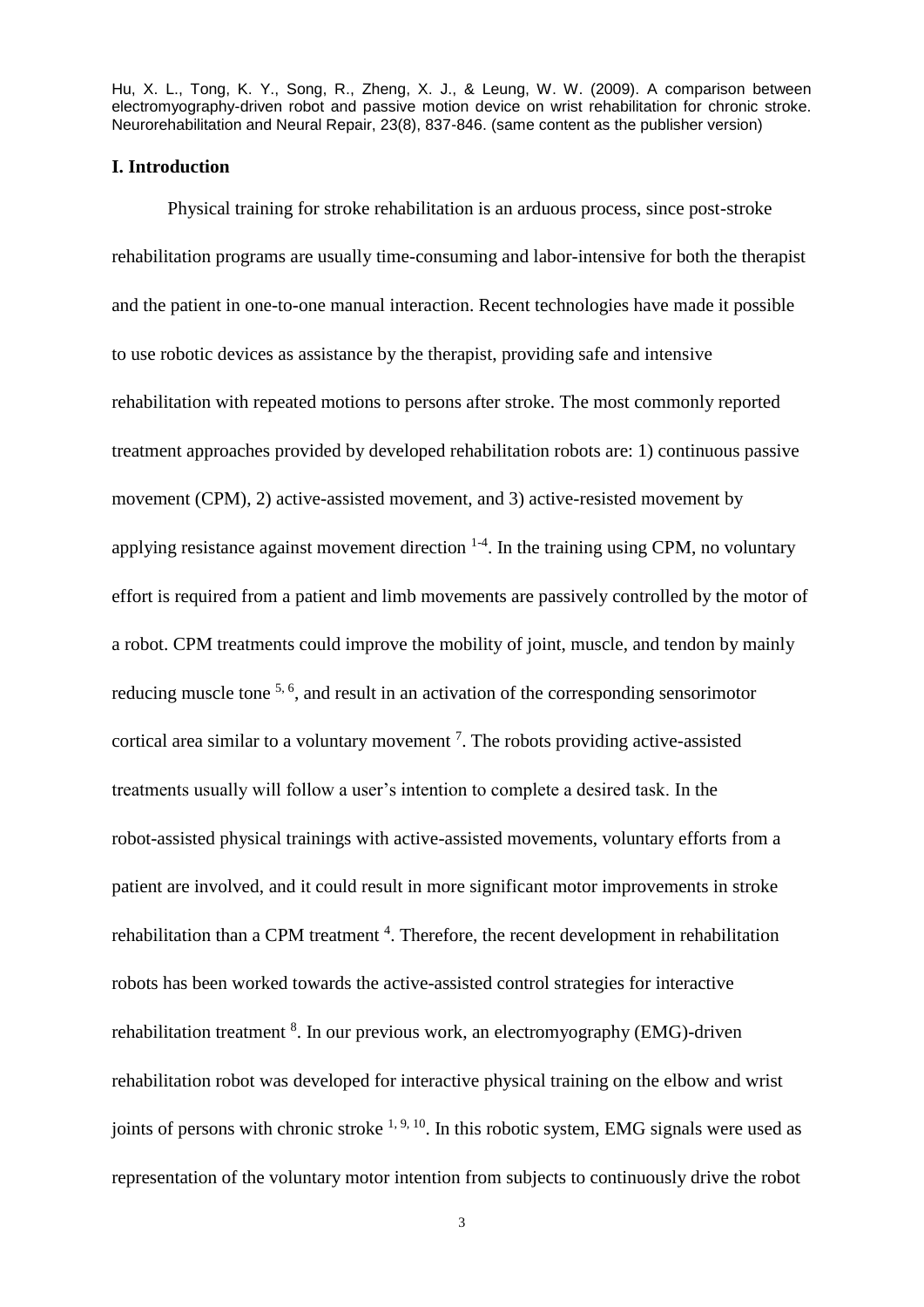Hu, X. L., Tong, K. Y., Song, R., Zheng, X. J., & Leung, W. W. (2009). A comparison between electromyography-driven robot and passive motion device on wrist rehabilitation for chronic stroke. Neurorehabilitation and Neural Repair, 23(8), 837-846. (same content as the publisher version) performing programmed tracking tasks<sup>1</sup>. Improvements in muscle coordination revealed by muscle co-activating patterns and in general motor outcomes measured by Fugl-Meyer Assessment (FMA)  $^{11}$  were found after the EMG-driven robot-assisted training on both elbow and wrist joints  $9, 10$ .

A rehabilitation robot could not only share a large portion of the repeated labor work in a long-term physical training program, but could also be a platform for continuous and quantitative monitoring of the performance during training which may provide further understanding on the recovery mechanism due to the standardized experimental setup and the high repeatability of motion tasks. However, in many works on rehabilitation training only pre- and post- evaluations by clinical scales (FMA), the FIM instrument  $^{12}$ , the Modified Ashworth Scale (MAS)<sup>13</sup>, etc.) were adopted to assess the training effects  $4,14$ . Application of robots in rehabilitation attracted wide interest in stroke research, whereas the effectiveness of robot-assisted treatments is still under debate in some randomized controlled trials (RCTs). Positive effects on motor recovery have been reported in many studies on robot-assisted post-stroke trainings, in comparison with conventional treatments <sup>3, 6</sup>. For example, robot-assisted gait training and robot-assisted gait treatment augmented with functional electrical stimulation on subacute stroke subjects had better improvement on walking speed and more independent walking ability than subjects received conventional gait therapy  $3$ . However, intensive sensorimotor arm training mediated by robot for chronic stroke was found to be no advantage when compared with the intensive arm training conducted by therapist <sup>15</sup>. In a study of gait training on subacute stroke, the improvement in aspects of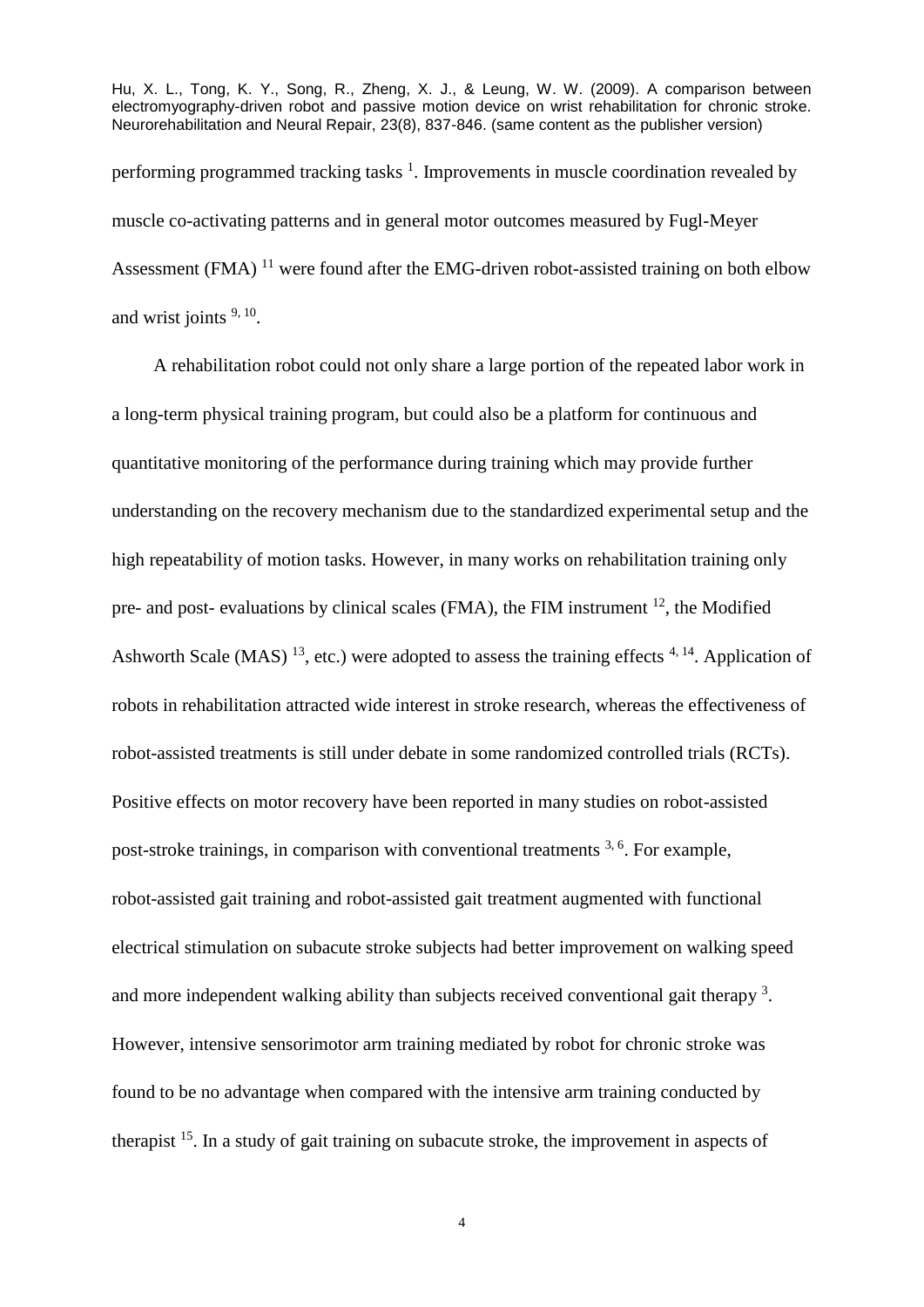overground walking speed and distance achieved by robot-assisted treatment even was less than that by conventional gait training <sup>16</sup>. Reasons for these diverse results of robot-assisted treatments could be the difference in the intensity in each session and the duration of the intervention. Rehabilitation robots could have different control strategies with varied mechanical design, which may affect the training effects; however, the underlining mechanisms have not been well understood yet. In comparing the effectiveness of robot-assisted training with active-assisted mode and CPM mode, it is reported that the motor improvement by the active-assisted robot treatments were better than those with CPM by preand post-training evaluations<sup>4</sup>; however, the quantitative comparative description on the recovery process (e.g., session by session across the training course) by these two different training strategies has not been reported yet. A description of the recovery process in a treatment and quantitative comparison with different treatment approaches with matched training variables are important for a better understanding on the mechanism related to the recovery and also for a better design of rehabilitation programs. The purpose of the work was to make a quantitative comparison on the recovery process in aspect of muscle coordination, as well as training effectiveness, during EMG-driven robot-assisted wrist training (interactive treatment) and during CPM robot-assisted wrist training for chronic stroke patients.

# **II. Methodology**

# *Participants*

After obtaining approval from the Human Subjects Ethics Sub-Committee of the Hong Kong Polytechnic University, we screened voluntarily enrolled persons after stroke coming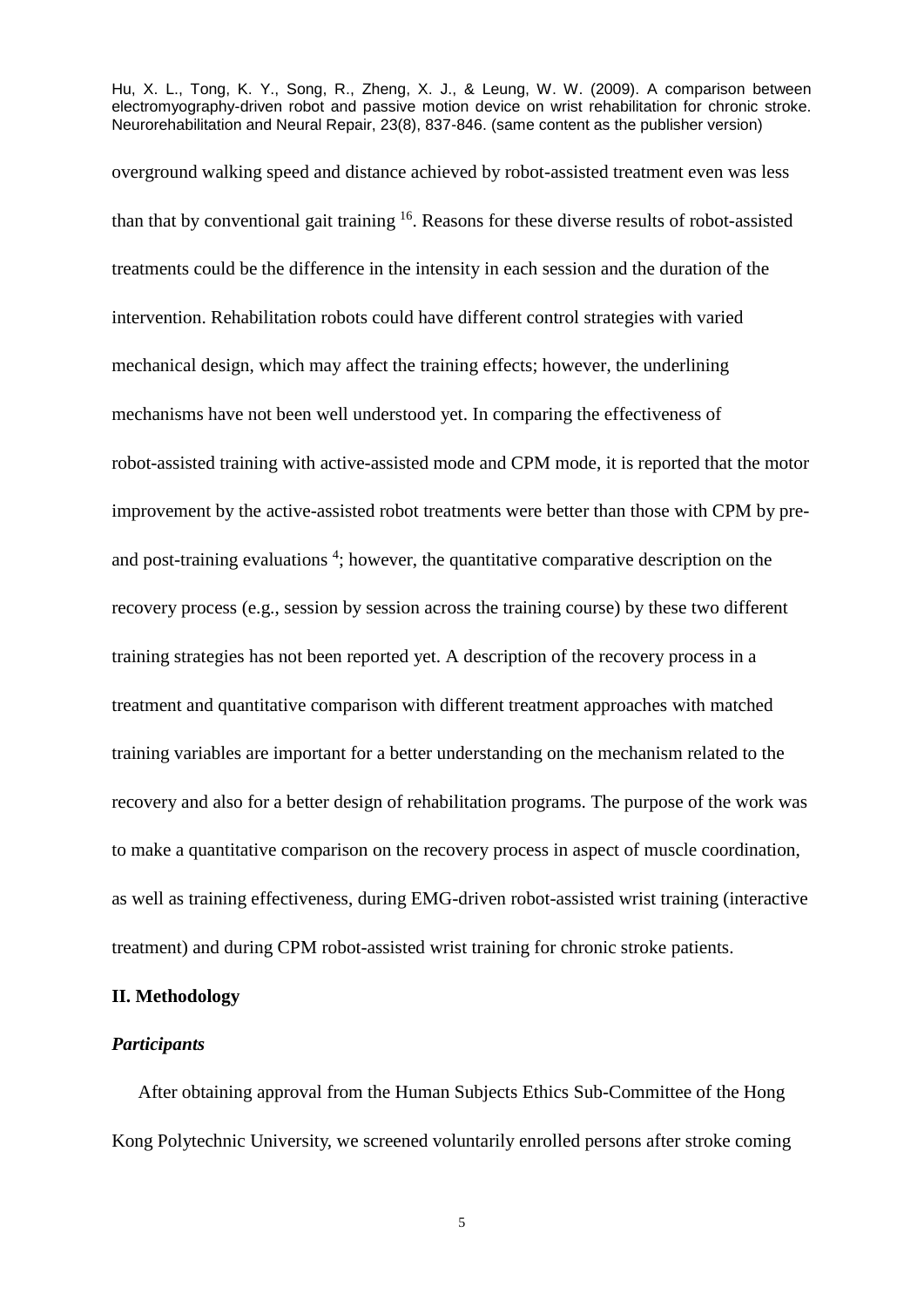from local districts. Subjects recruited in this study satisfied the inclusion criteria as follows: 1) had unilateral ischemic brain injury or intracerebral hemorrhage at least 6 months after the onset of single stroke; 2) had moderate level of motor impairment in the affected upper limb, assessed by FMA (9<shoulder/elbow<27, 6<wrist/hand<18); 3) Subjects had to be able to follow the training procedures. The study design was a single-blinded randomized controlled trial with a 3-month follow-up for comparing the motor functions when the subjects received interactive treatment on the wrist joint with the EMG-driven robot (interactive group) and a treatment with a robotic device providing CPM (passive group). Randomization was done by computer-generated random numbers for different groups, assigned according to the order of the recruitment. The study utilized a multiple baseline design, assessed by the clinical scores of the FMA (shoulder/elbow and wrist/hand), MAS (elbow and wrist), the action research arm test (ARAT)  $^{17}$ , and the FIM instrument. Each outcome was measured 3 times in two weeks before the training. In this study, the clinical assessments were carried out by a blinded assessor, who neither knew the group of a subject, nor knew the training protocol.

#### *Interventions*

The subjects received a wrist treatment consisting of 20 sessions, with a training intensity of at least 3 sessions and at most 5 sessions a week. All training sessions were finished in 7 consecutive weeks. For the interactive group in a training session, each subject was seated with the paretic arm mounted on the robotic system as illustrated in Fig  $1<sup>10</sup>$ . Maximum isometric voluntary contraction of wrist flexion (IMVF) and extension (IMVE) at 0° of the wrist angle were conducted and repeated 3 times before the training; and each maximum isometric contraction lasted for 5 seconds. Between two consecutive maximum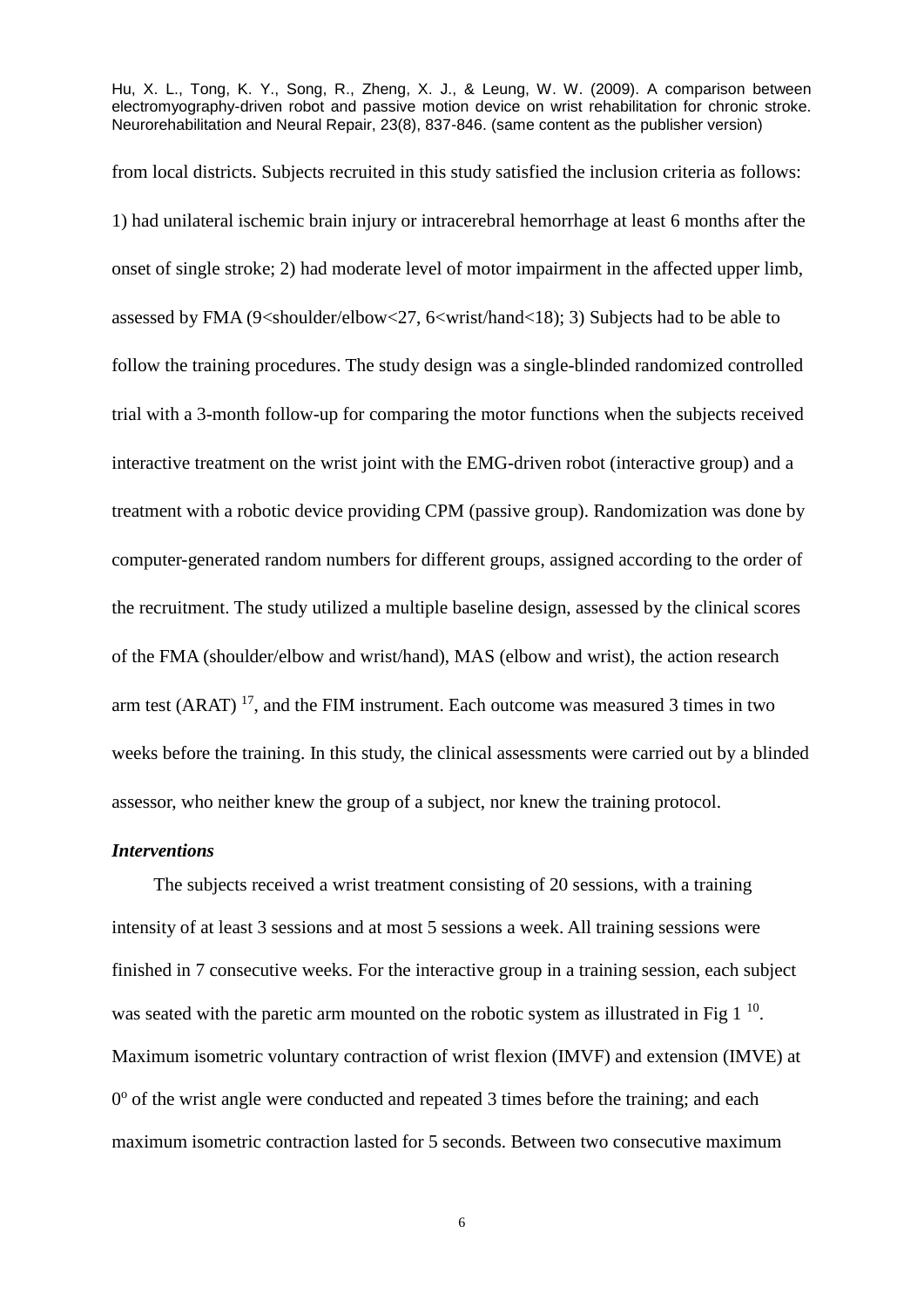Hu, X. L., Tong, K. Y., Song, R., Zheng, X. J., & Leung, W. W. (2009). A comparison between electromyography-driven robot and passive motion device on wrist rehabilitation for chronic stroke. Neurorehabilitation and Neural Repair, 23(8), 837-846. (same content as the publisher version) isometric contractions, there was a break of 5 minutes for rest to avoid muscle fatigue. Then, the subject was required to conduct voluntary wrist flexion and extension in the range from -45<sup>o</sup> to 60<sup>o</sup> (a negative sign represented extended positions, and a positive sign represented flexed positions.) by tracking a target cursor moving with angular velocity of  $10^{\circ}/sec$  for both flexion and extension on a computer screen. The selection of  $10^{\circ}/sec$  was according to our previous training experiences <sup>10</sup>. The subjects were told to minimize the distance between the target and actual wrist angles. In each session, there were 14 trials, and each trial contained 5 cycles of wrist extension and flexion. Between two consecutive trials, there was a break of 2 minutes for rest. During the tracking, interactive assistive torques were provided by the robotic system in both flexion and extension phases. The magnitudes of the assistive torque were proportional to the voluntary EMG amplitudes of the flexor carpi radialis (FCR), and extensor carpi radialis (ECR) muscles during their contracting phases (i.e., using the FCR EMG in the flexion phase, and the ECR EMG in the extension phase). In order to obtain the assistance during tracking, the subjects needed to continuously generate voluntary muscular effort for the robot to provide assistive torque; otherwise, if no EMG activity from the target muscle, the robot would not generate any assistance. Besides the interactive assistive torque, interactive resistive torques were also applied in the tracking trials in a session, which were proportional to the maximum wrist torques of IMVE/IMVF of the session (i.e., in the flexion phase, the resistive torque was proportional to the IMVF torque; and in the extension phase, it was proportional to the IMVE torque.). In this study, 10% and 20% of the maximum wrist torques of IMVE/IMVE were selected for the generation of the interactive resistive torques, which were administrated to all trials alternatively in each session, together with the interactive assistive torques, throughout the training course. The control algorithm for the generation of the interactive assistive and resistive torques during tracking tasks has been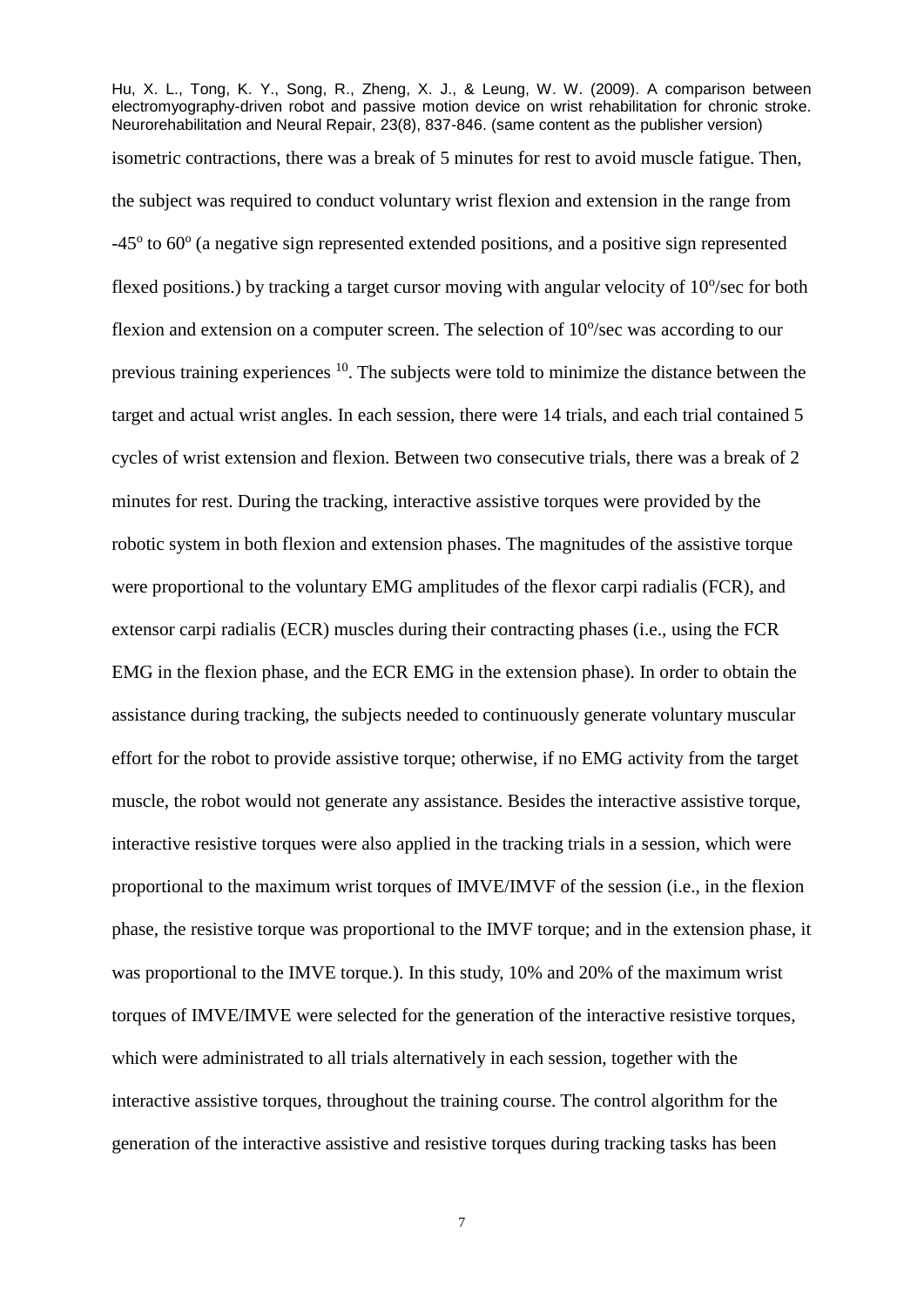For the passive group, the rehabilitation robotic system (CYBEX and NORM, Computer Sports Medicine, Inc, USA) was used for the training. The standard setup for wrist extension and flexion of the CYBEX and NORM system was adopted for the CPM training <sup>18</sup>. In each session, wrist IMVF and IMVE at the joint angle of  $0^{\circ}$  were first conducted and repeated 3 times. Then, there were 14 training trials, and each trial contained 5 cycles of passive wrist extension and flexion. The range of motion for the wrist joint was set from -45<sup>o</sup> to  $60^{\circ}$ , and the palm was moving passively with an angular velocity of  $10^{\circ}$ /sec in the range.

#### *Evaluation on the Training Effects*

i) Clinical scores

The clinical scores in each pre-training measurement were used for comparison with those immediately after the training and in the 3-month follow-up.

- ii) Robotic parameters
	- a) Torque values: Pre- and post-training evaluations and the 3-month follow-up test were conducted on the torques during wrist IMVE and IMVF for the interactive and passive groups by using the same experimental setup as shown in Fig 1. The maximum values for the IMVE and IMVF in a session were selected for later statistical analyses.
	- b) EMG parameters: For both groups, EMG signals were recorded from the muscles of the triceps brachii (TRI, lateral head), biceps brachii (BIC), FCR and ECR muscles during IMVE/IMVF tasks and during training trials. The co-activation among muscle pairs during the IMVF/IMVE of each session were studied by the co-contraction index  $(CI)$  as introduced in Frost 's work  $^{19}$ , that is,

$$
CI = \frac{1}{T} \int_{T} A_{ij}(t) dt , (1)
$$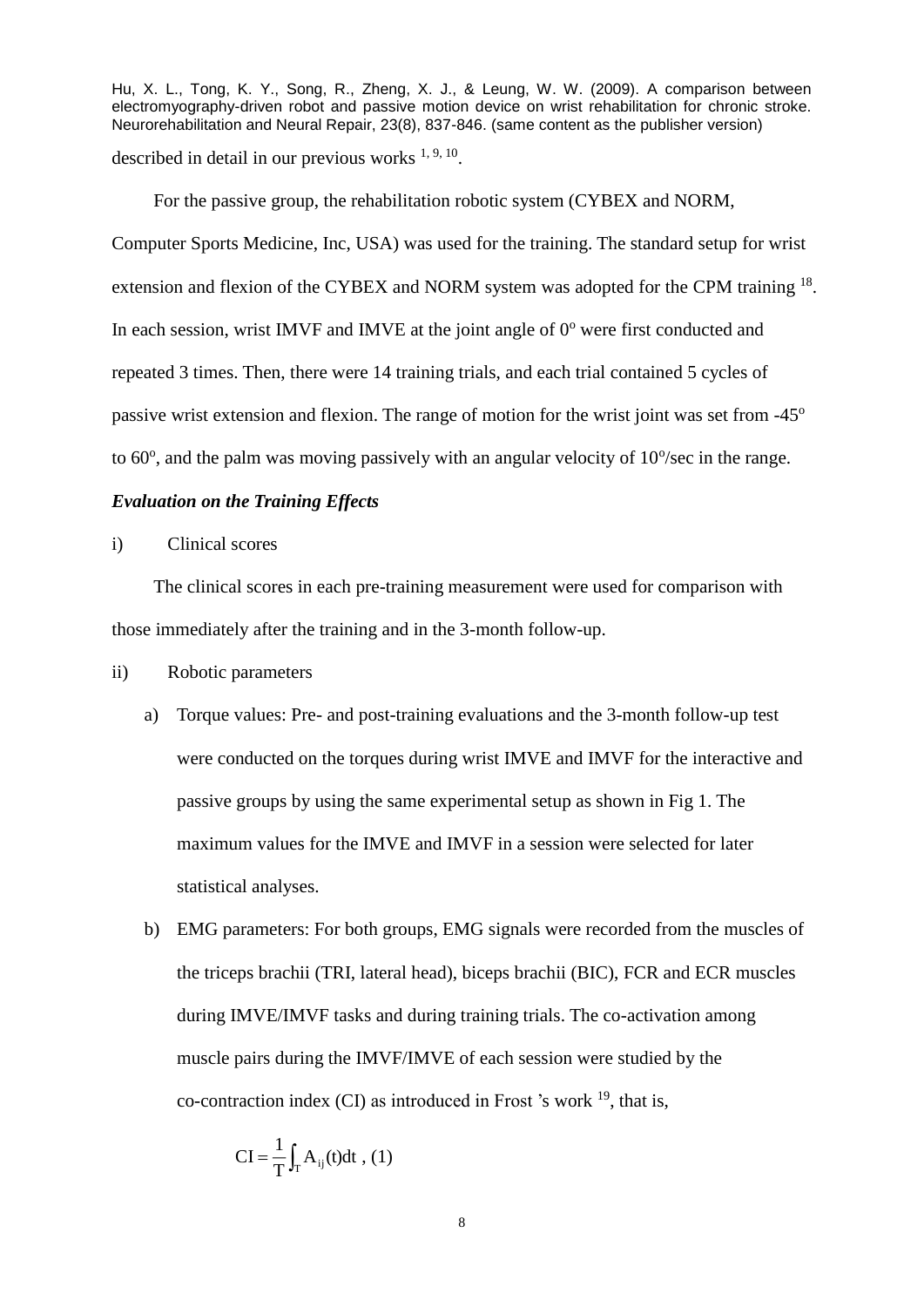where,  $A_{ii}(t)$  is the overlapping activity of EMG linear envelopes for muscle i and j, T is the length of the signal trial. CI value reflects the co-activation pattern between a muscle pair, which could vary from 0 (non-overlapping in their contracting phases) to 1 (totally overlapping of their contracting phases with both EMG levels kept at the maximum). EMG activation level of a muscle in a training trial was also calculated by averaging the EMG envelope of the trial. The CIs for different muscle pairs and the EMG activation level of each muscle were calculated for each trial of all sessions.

- c) Tracking parameter: The root mean squared error (RMSE) between the target and the actual wrist angles during tracking for the interactive group was recorded to evaluate the task performance. The averaged values of RMSE, CI, EMG activation level in the same session for a subject were used as the experimental readings for statistical analyses.
- iii) Statistical analyses

The analyses of variance (ANOVA, 2-way and 1-way with Bonferroni post hoc test), as well as t-tests, were used to investigate the effects from the group difference (i.e. the interactive group and the passive group) and training sessions (or each evaluation before the training, e.g., each measure in baseline detection, after the training, and in the 3-month follow-up test) on the clinical scores, torque values, EMG activation levels, and CI of different muscle pairs. The variation of the tracking performance in the interactive group was also measured by the RMSE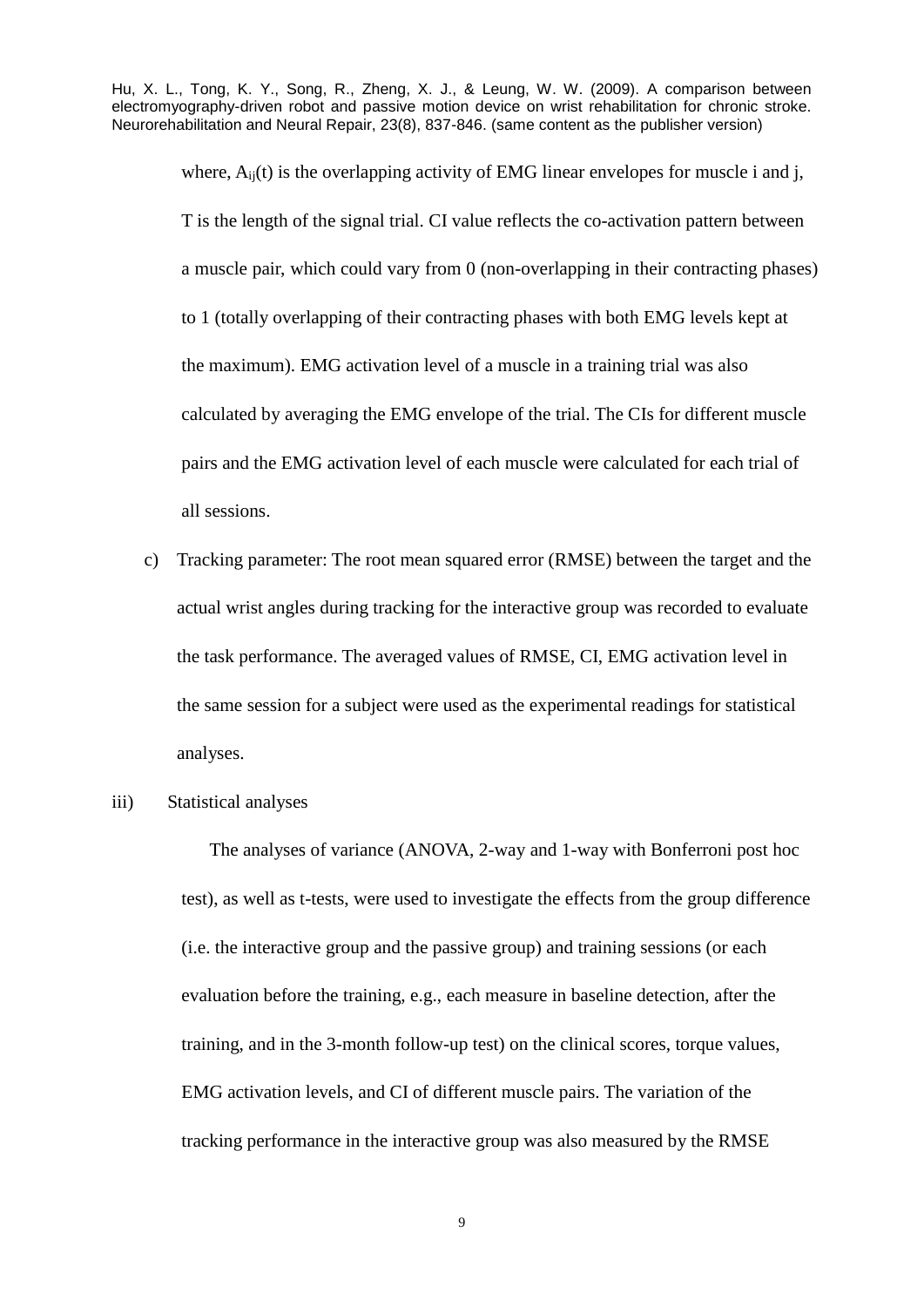> values of the tracking trajectories across the training sessions by 1-way-ANOVA. The statistical significant level was 0.05 in this work. The primary outcomes of the study were FMA and CI values, reflecting general task-specified voluntary motor functions and muscle coordination capability respectively; and in our previous study these two parameters were sensitive to the EMG-driven robot-assisted training  $10$ . The other parameters were used as references to provide a more comprehensive view on the performance of the subjects.

### **III. Results**

A total of 86 hemiplegic subjects were screened for the training. Twenty-seven of them met the selection criteria and were recruited for this study. The demographic data on the subjects after the randomization is shown in Table 1.

## *Scores of clinical assessments*

Fig 2 shows the clinical scores of the FMA, MAS, ARAT, and FIM in pre-training baseline tests, in the post-training test, and in the 3-month follow-up test for the two groups. Inter- and intra-group differences associated with statistical significance were marked by respective symbols. Table 2 lists the mean and standard values for each clinical outcome in Fig 2, together with the ANOVA results on the inter- and intra-group differences for each outcome. There was no difference found in the FMA shoulder/elbow baselines before the training of the interactive and passive groups, nor significant variation in the baselines of the two groups. The FMA shoulder/elbow score of the interactive group increased in the post-training test and this was maintained in the 3-month follow-up (P<0.05). No significant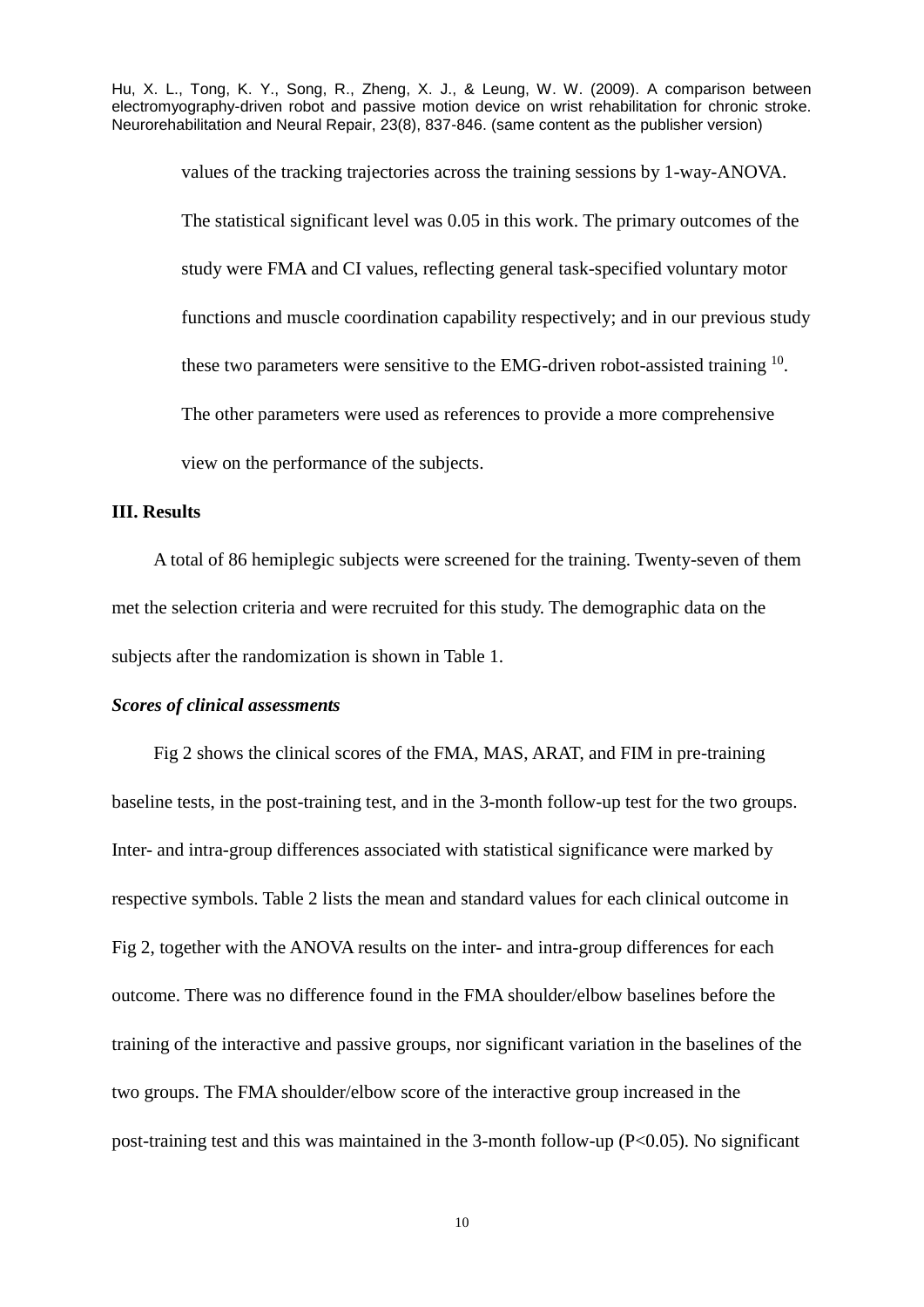Hu, X. L., Tong, K. Y., Song, R., Zheng, X. J., & Leung, W. W. (2009). A comparison between electromyography-driven robot and passive motion device on wrist rehabilitation for chronic stroke. Neurorehabilitation and Neural Repair, 23(8), 837-846. (same content as the publisher version) change was observed in the FMA shoulder/elbow score in the passive group after the training. There was no group difference in the FMA wrist/hand score at enrollment; however, the FMA wrist/hand score of the interactive group was higher than that of the passive group in the post-training test  $(P<0.05)$ .

For the MAS scores (elbow and wrist) in Fig 2, both of the scores for the interactive group decreased significantly after the training, and the reduced elbow and wrist muscle spasticity was maintained in the 3-month follow-up test. There was no change in the MAS elbow score for the passive group. The MAS wrist score for the passive group also decreased significantly in the post-training test; however, the wrist muscle spasticity increased again in the 3-month follow-up test  $(P<0.05)$ . There were no group differences found in the ARAT and FIM tests. The variations in these two clinical scores for the interactive and passive groups were not significant across the tests.

## *Scores of Robotic parameters*

Fig 3 illustrates the variations of the EMG activation levels of the FCR, ECR, BIC, and TRI muscles across the 20 training sessions for the two groups. Group differences were found in the EMG activation levels for all the muscles by 2-way-ANOVAs ( $P<0.05$ ). The EMG activation levels of all the muscles for the interactive group were higher than those for the passive group. The FCR EMG activation level for the interactive group decreased across the large part of the training sessions (P<0.05). The normalized mean RMSE values for the interactive group decreased from session 1 to session 7, and remained almost stable in the later sessions (P<0.05). The FCR EMG activation level for the passive group also decreased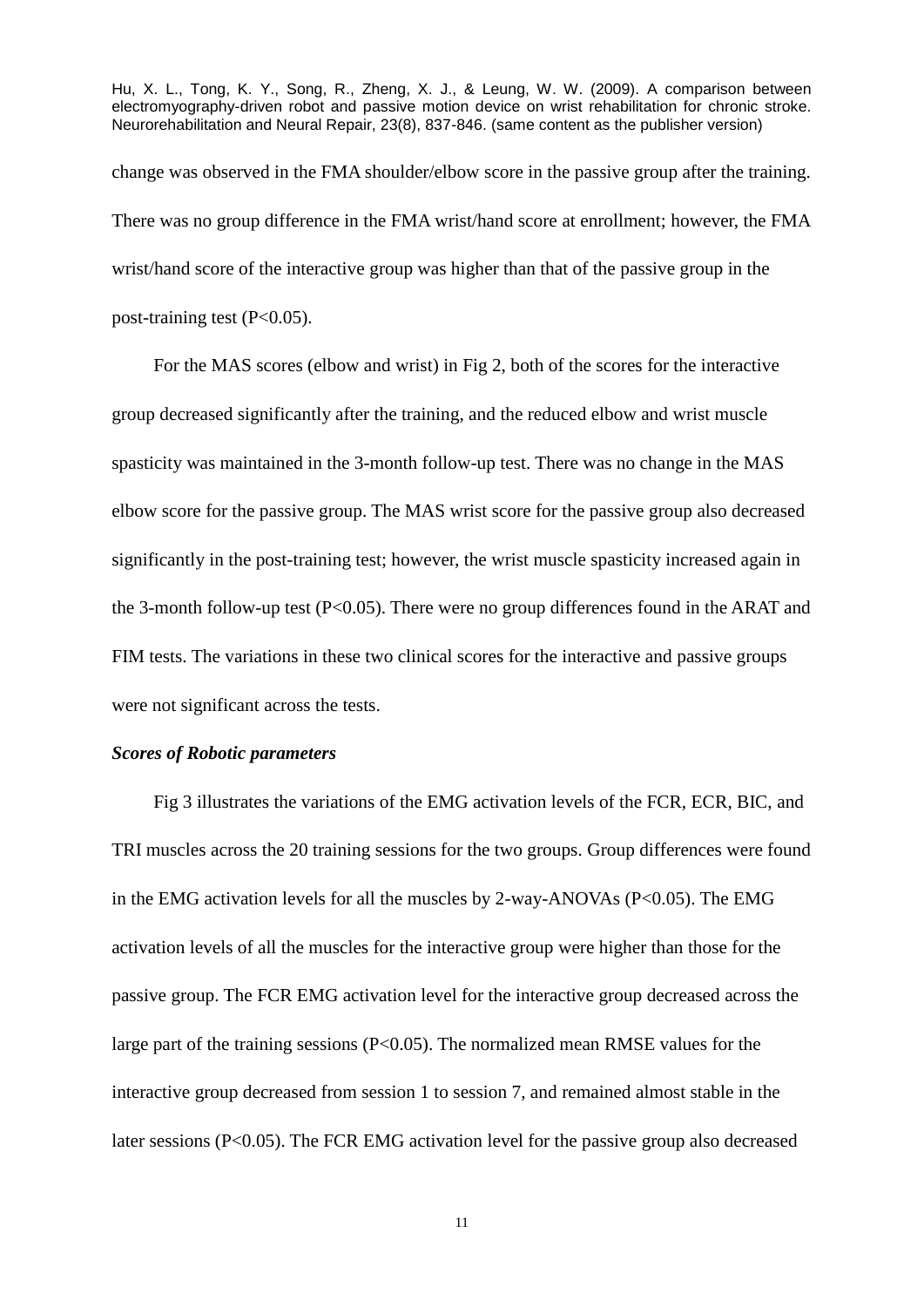from session 6 to session 20 (P<0.001). The BIC EMG activation level of the interactive group demonstrated an almost monotonic decreasing trend across the whole training course (P<0.001). The RMSE of the tracking tasks for the interactive group decreased from session 1 to session 7, and there was no further significant variation from session 8 to session 20 (P<0.05). There was no EMG activation levels recorded for the 3-month follow-up, since the EMG activation level was a parameter captured only in training tasks.

Fig 4 summarizes the co-contraction indexes of different muscle pairs during repeated IMVE/IMVF in the training sessions and in the 3-month follow-up test. Group differences were found in all muscle pairs by 2-way-ANOVAs (P<0.05). The maximum mean values of CI for most of the muscle pairs appeared in the early training sessions (before session 6). The CI of ECR&FCR for the interactive group decreased across the training sessions  $(P<0.05)$ ; The value in the 3-month follow-up test was lower than the maximum point at session 2, but had no difference with that in session 20 (P<0.05). The CI of ECR&FCR for the passive group also decreased across the training sessions (P<0.05); however, the CI mean value in the 3-month follow-up test was found to be significantly higher than that in session 20 ( $P<0.05$ ). The CI of BIC&TRI for the interactive group decreased across the training course  $(P<0.05)$ ; and the mean of the CI value in the 3-month follow-up was lower than that in session 1 (the maximum) and had no difference with that in session 20 ( $P<0.05$ ). For the interactive group, the CIs of the muscle pairs of ECR&BIC, ECR&TRI, FCR&TRI, and FCR&BIC varied non-significantly across the training sessions. For the passive group, the CIs of all muscle pairs varied significantly across the training sessions (P<0.05); however, no clear trend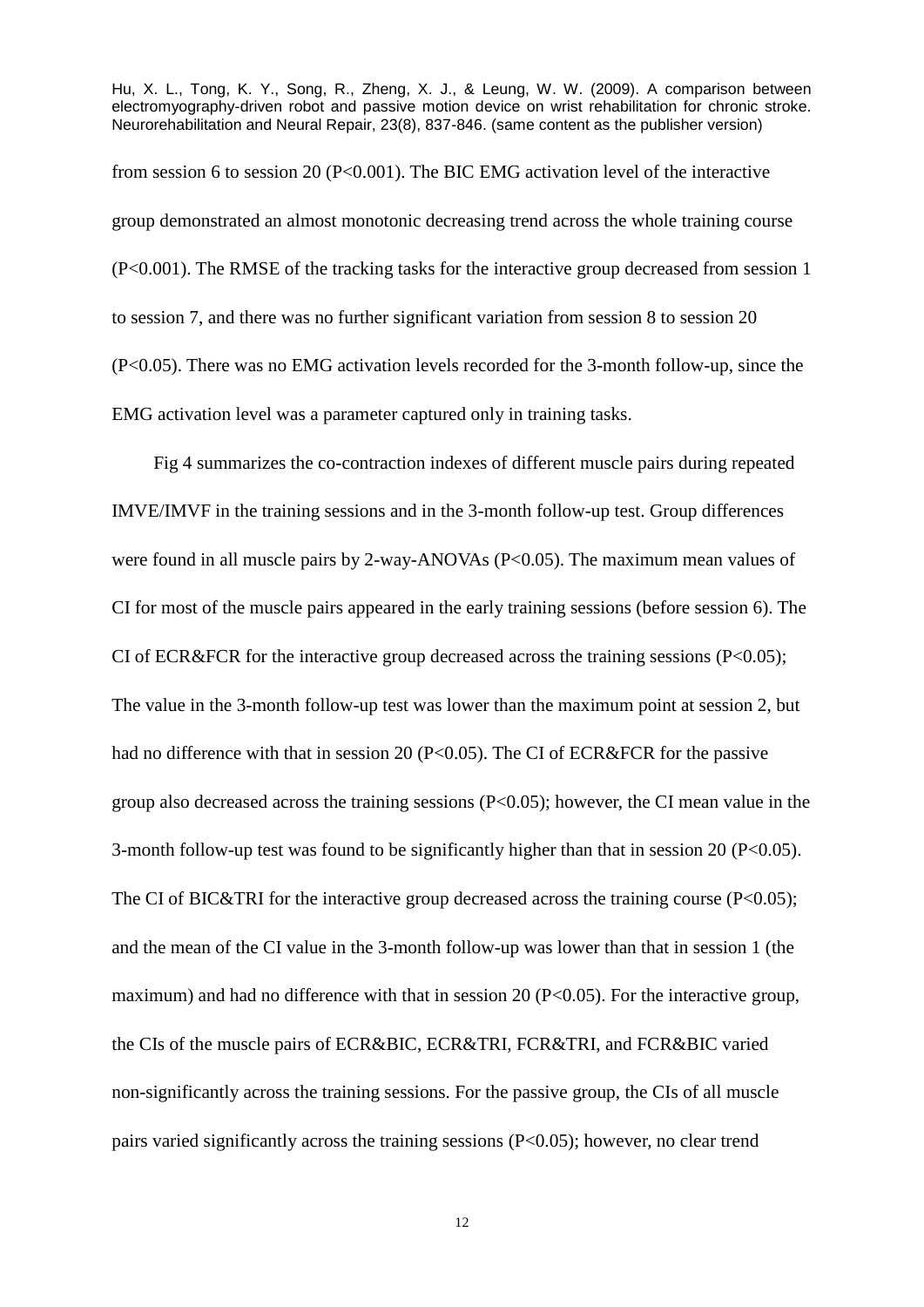during the training course (e.g. increase or decrease) could be concluded, except for the CI of ECR&FCR. Most of the variations in the EMG activation levels and CI values across the training sessions in Fig 4 and Fig 5 were not monotonic. The increasing or decreasing tends described above were based on the varying patterns of the parameters across large portion of the training sessions.

Fig 5 shows the variation of the IMVF and IMVE torque values measured in pre-, post-training, and in the 3-month follow-up test. There was no group difference or difference across the test sessions found in the IMVF torque values. However, group difference  $(P=0.015)$  and test session difference  $(P=0.040)$  were found in the IMVE torque values. The IMVE torque values of the interactive group increased from the pre-test to the post-test and persisted until the 3-month follow-up test  $(P=0.007)$ . There was no significant variation in the IMVE torque values in the passive group across the test sessions. The IMVE torque values of the interactive group were higher than those for the passive group in the post-training test  $(P=0.005)$ .

#### **IV Discussion**

### *Training effects evaluated by clinical scores*

 The increased FMA scores (i.e., shoulder/elbow and wrist/hand) after the training for the interactive group suggested that the interactive wrist training resulted in voluntary motor improvements: not only at the trained joint, i.e., the wrist, but also at the elbow joint. These observations were consistent with previous findings that poststroke training on the distal joints could increase the motor capacity related to the intralimb proximal joint  $20, 21$ . In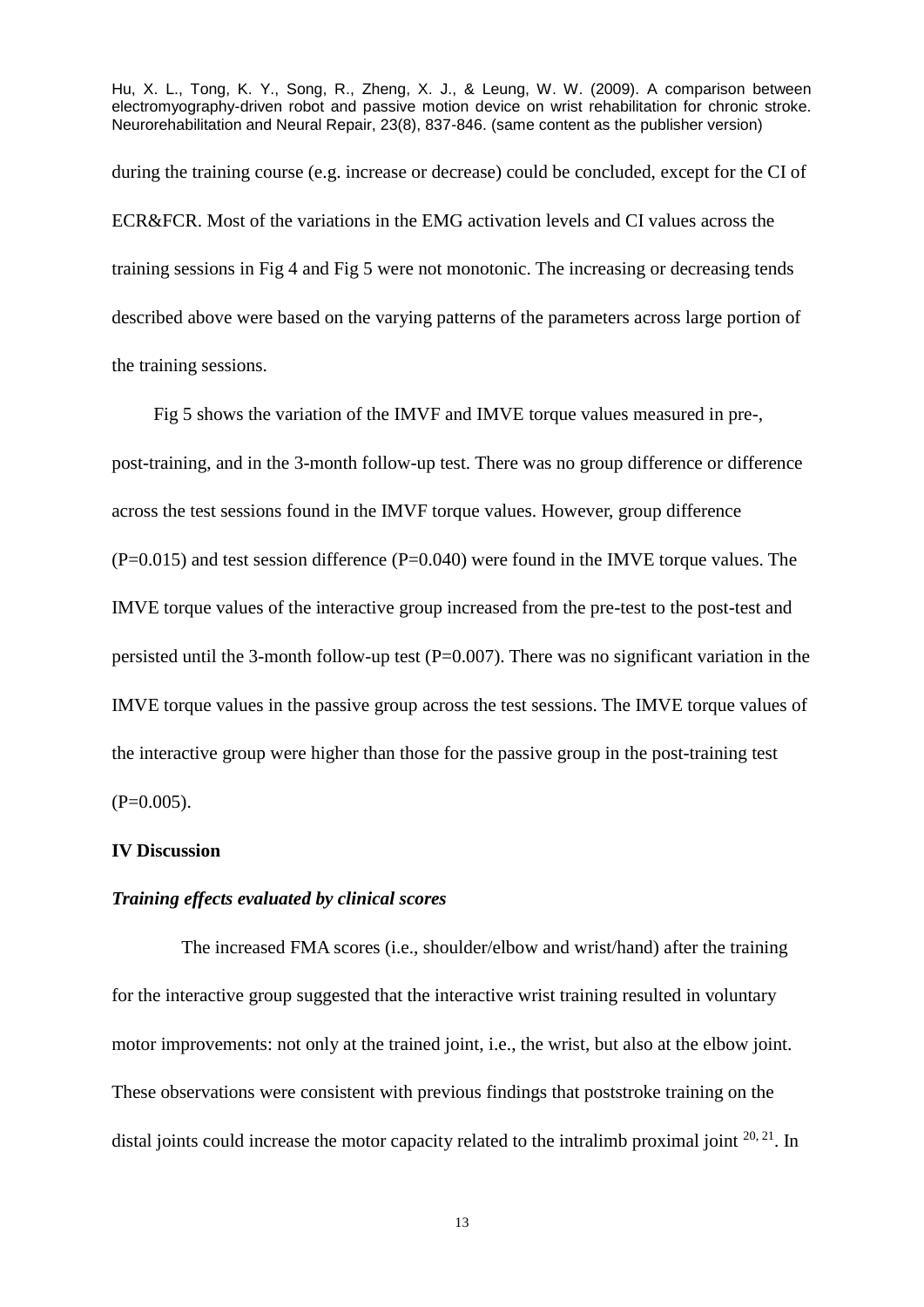this study, we found 9 points of a total change in FMA (max/66) for the interactive group after the training with an admission mean at 29. In comparison with a similar study on robot-assisted wrist training by Krebs et al., motor improvement observed in the total change in FMA (max/66) after a six-week training was 4.17 with an admission mean at 17.35 $21$ . Future study could be conducted on the training effectiveness by the interactive treatment on subjects with different admission levels. The results in this study also suggested that the continuous passive mode could not benefit the voluntary motor capability in the upper limb: neither in the wrist, nor in the elbow. This observation is consistent with the findings in the literature that CPM did not contribute a lot to the improvement in voluntary motor outcome  $4$ . The ARAT assessment mainly evaluates the motor functions of the hand and the whole arm  $17$ . Although previous studies have reported that the ARAT scores could have a high correlation with the score of FMA for upper extremity assessments  $^{22}$ , the motor improvements in the subjects of this study were not significant after the training when assessed by the ARAT test. The possible reason could be that the ARAT test is more related to the hand functions, i.e., 16 out of totally 19 items are related to the hand movements in the assessment. It also suggested that the robot-assisted wrist training in this study did not benefit the recovery of the hand function that much. As pointed out by Volpe et al., disability from upper limb impairment depends primarily on the loss of hand function and finger dexterity <sup>15</sup>. To improve the functional use of the upper limb related to hand motions, training on hand functions and finger joints could be considered in future training program and in rehabilitation robot design. The reduced MAS scores after the training suggested a decrease in the muscle spasticity of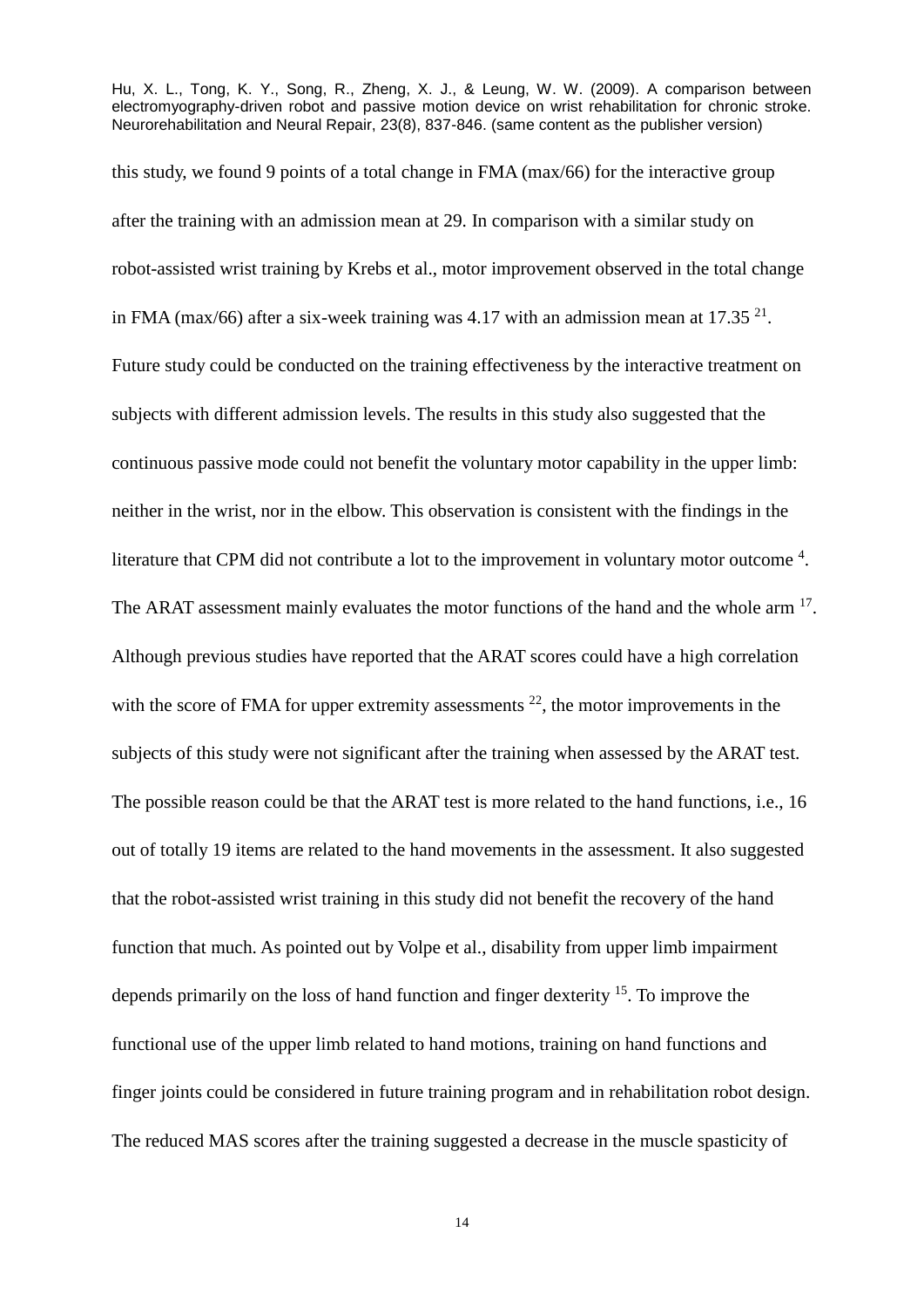the related joint. For the interactive group, a decrease of the spasticity was observed in both elbow and wrist joints after the training; whereas, the wrist training with CPM only released the spasticity at the wrist joint, and this decrease could not be maintained for 3 months.

## *Training effects evaluated by robotic parameters*

EMG activation level mainly reflected the contraction level of a muscle  $^{23}$ . In the interactive group, voluntary muscular efforts were needed when doing the tracking tasks. However, in the passive group, there was no voluntary motor output required during the CPM treatment. Therefore, the EMG activation levels in the interactive group were usually higher than those in the passive group (Fig 3). EMG activities in the passive group during the training were mainly related to the involuntary muscle spasticity. The reduction in the FCR EMG activation level for the passive group suggested a decrease of muscle spasticity of this wrist flexor, which was consistent with the MAS wrist score decrease after the training. The decreases in the EMG activation levels of FCR and BIC in the interactive group were associated with two factors, i.e., the reduced involuntary muscle spasticity, and the decreased muscle activities during a learning process for a skillful task  $^{23}$ . A steady state  $^{24}$  reached by the RMSE after a decreasing phase (session 1 to 7 in Fig 3) suggested that after session 7 the wrist tracking skill could be regarded as stably learned by most of the subjects. It also implied that the decreases in FCR and BIC EMG levels after session 7 could be mainly related to the decrease of muscle spasticity.

The decreases in the co-contraction index of ECR&FCR (Fig 4) for both the interactive and passive groups suggested a better muscle coordination pattern for the antagonist muscle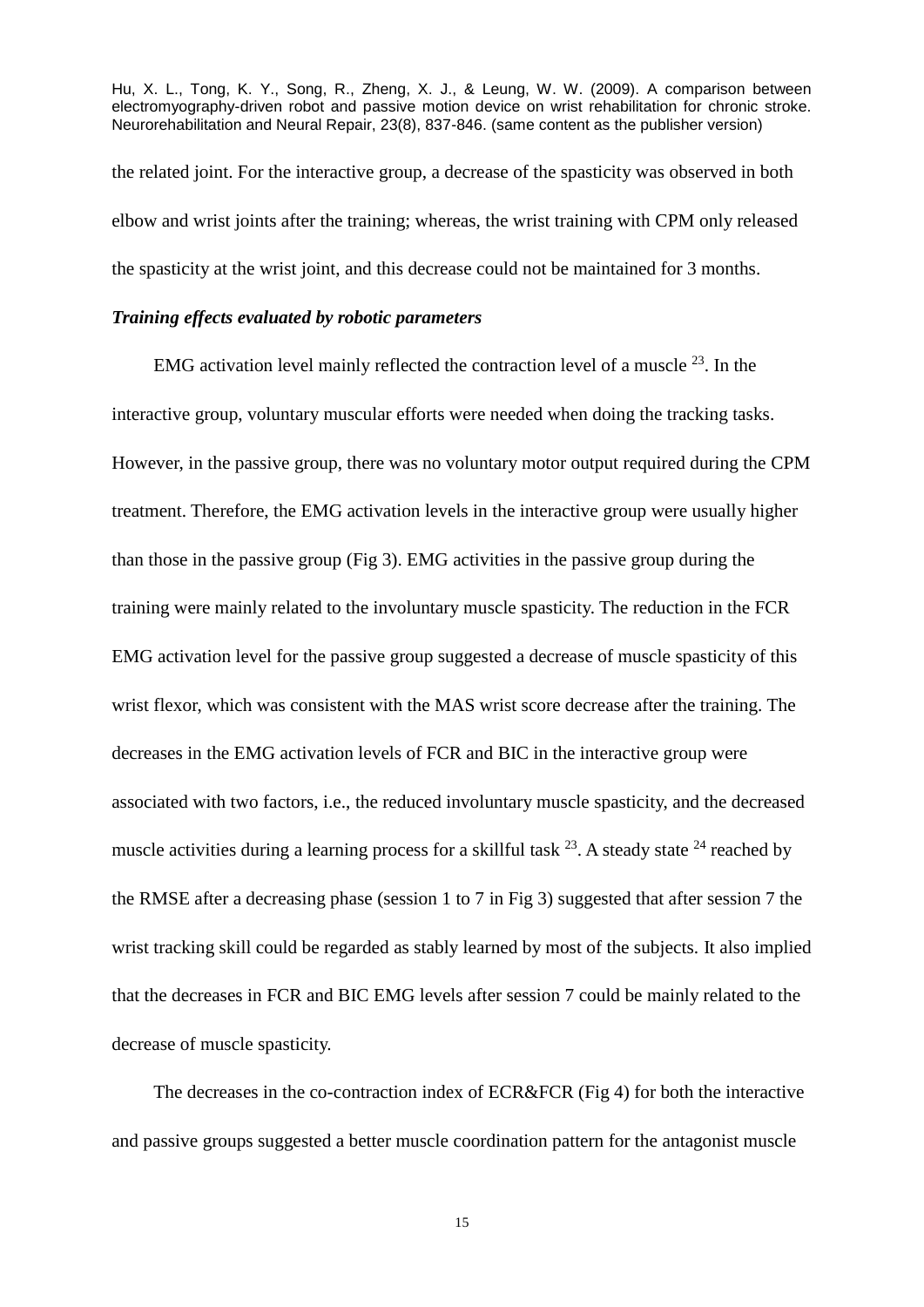pair, i.e., alternative relaxing and contracting pattern, when conducting IMVF and IMVE, during the training. Dewald et al. suggested that the primary source of motor dysfunction or global disability in many hemiparetic patients after stroke was abnormal movement coordination  $^{25}$ . The continuous decrease of the CI of BIC&TRI for the interactive group suggested that the interactive wrist training also improved the muscle coordination related to the elbow joint. Both of the CI values and FMA scores revealed an improvement in the voluntary motor outcome for the interactive group after the training. However, the voluntary motor improvement captured by the ECR&FCR CI values for the passive group was not associated with an improvement in the FMA wrist/hand score in the post-training test. One of the reasons could be that the CI values mainly indicated the muscle co-ordination during the maximum voluntary isometric contractions, while FMA scores reflected the multi-task motor outcomes. It also implied that the two parameters were not totally equivalent in evaluation of the motor outcome. Therefore, the robotic parameter, e.g., CI value, could still be an additional objective measure to follow the motor functional change in aspect of muscle co-ordination in a training program. The improved muscle coordination measured by CI of ECR&FCR in the passive group was not maintained 3 months after the training, while the motor improvement in the interactive group obtained through the training was maintained until the 3-month follow-up test. It suggested that the interactive wrist training had a better long-term effect than the passive training.

The increased IMVE wrist torque in the interactive group (Fig 5) suggested that the training associated with resistance in the tracking tasks could improve the muscle power of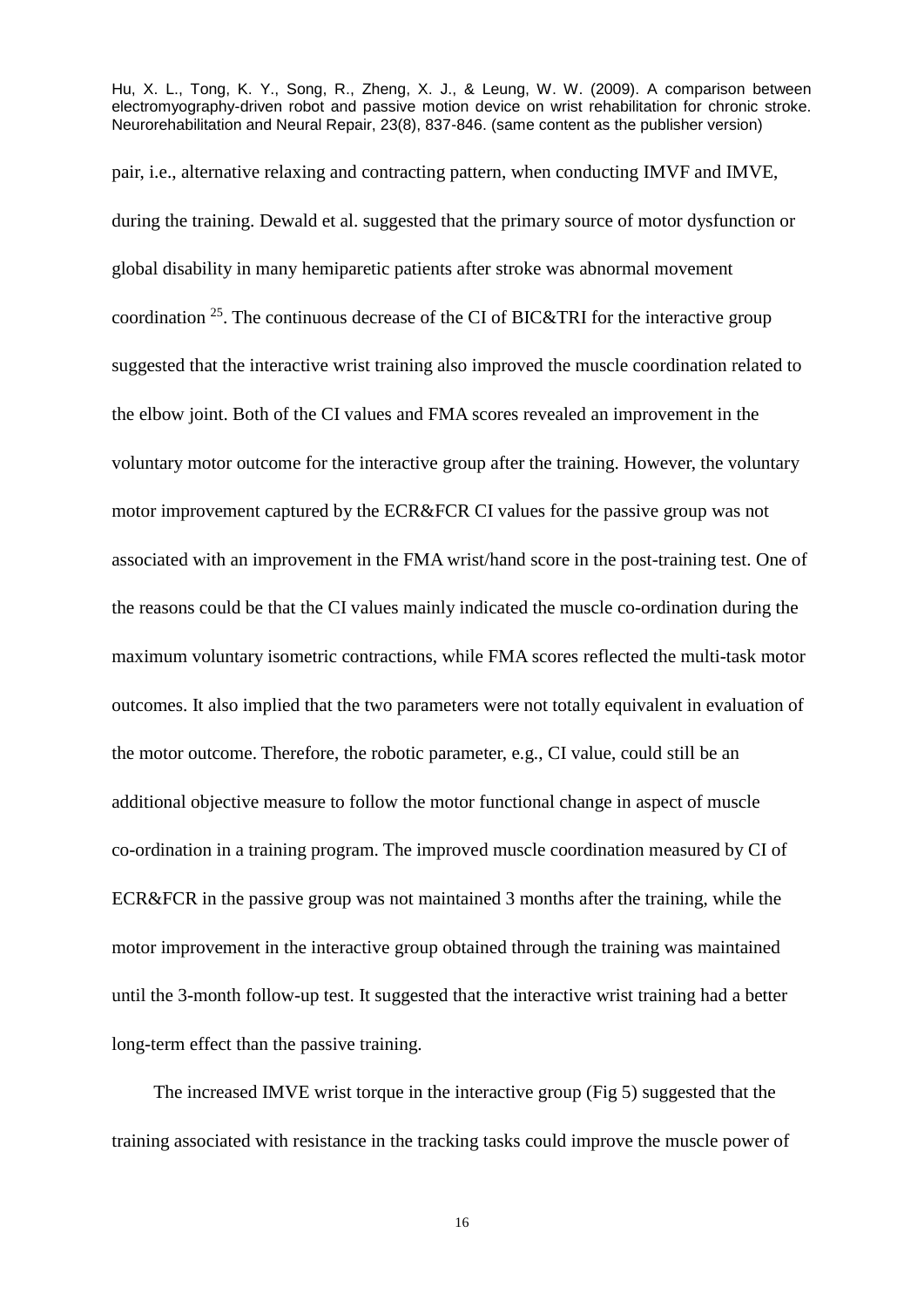Hu, X. L., Tong, K. Y., Song, R., Zheng, X. J., & Leung, W. W. (2009). A comparison between electromyography-driven robot and passive motion device on wrist rehabilitation for chronic stroke. Neurorehabilitation and Neural Repair, 23(8), 837-846. (same content as the publisher version) the wrist extensor (e.g., the ECR muscle). The non-significant changes in the IMVE and IMVF torques for the passive group implied that the CPM treatment contributed little to the

muscle power improvement.

## **Limitations and Future Work**

There was a limitation in the current work of using two robotic systems with different mechanical designs. The EMG-driven robot will be further developed to provide passive motions for future study, in order to minimize setup differences between systems. For understanding on the motor recovery in robot assisted training, investigations by RCT also will be conducted on dose-response for different training intensities, and on comparison of the EMG-driven robot with other interactive rehabilitation robots to find the difference in motor recovery related to variations in robotic control strategies.

## **V. Conclusions**

In this work, the recovery processes during EMG-driven robot-assisted interactive wrist training and during robot-assisted CPM wrist training were quantitatively compared session by session for subjects with chronic stroke. Muscle co-ordination at the wrist joint improved during the training for both treatments. Muscle co-ordination at the elbow joint improved only during the interactive training, but not in the CPM treatment. The interactive training had a better long term effect than the CPM treatment.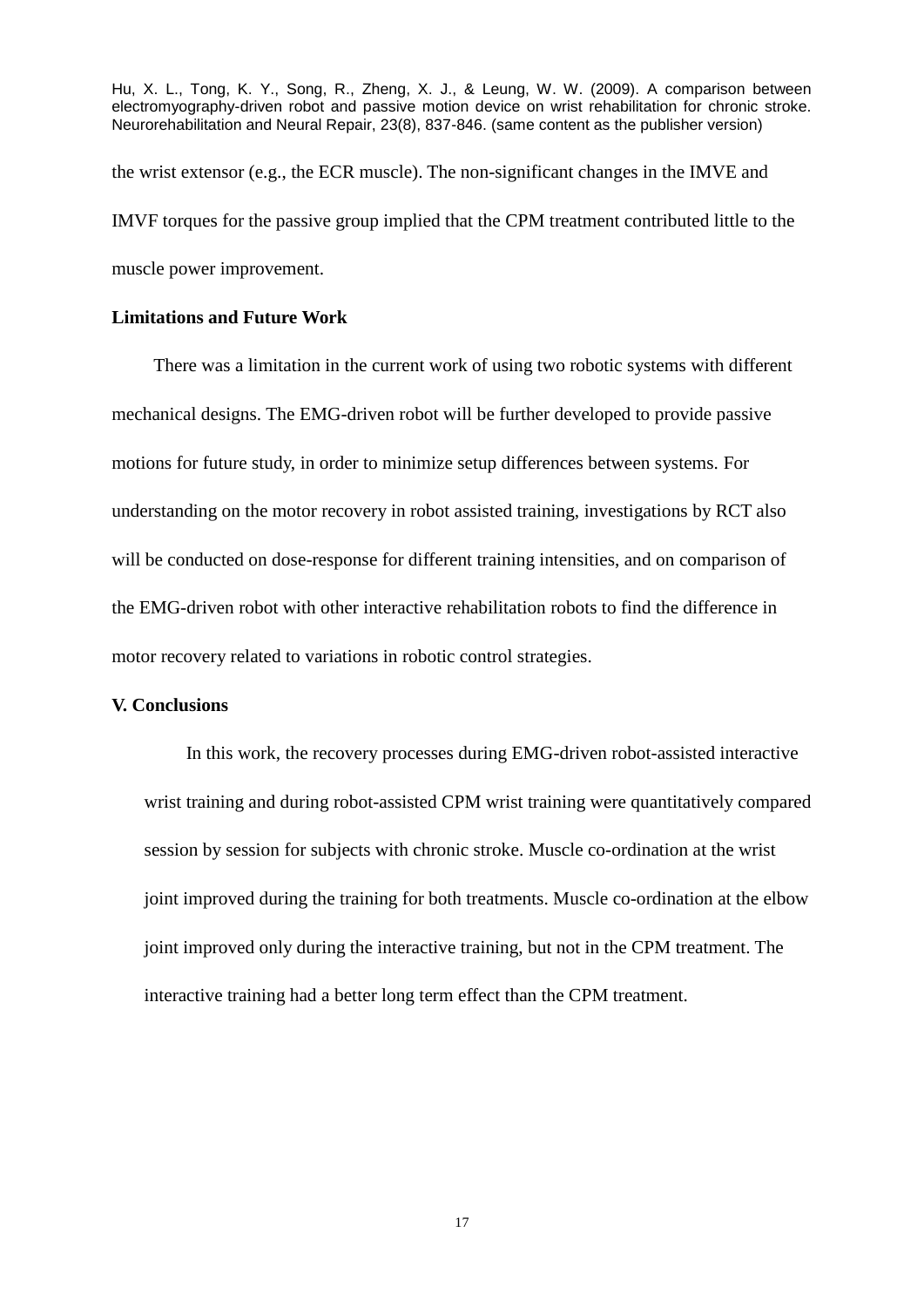# **Acknowledgements**

This work was supported by Hong Kong Polytechnic University under Niche Areas Fund

(1-BB50). The authors would like to thank the Sports Training and Rehabilitation Centre in

Dept. of Rehabilitation Sciences, The Hong Kong Polytechnic University, for providing the

usage of the CYBEX and NORM system.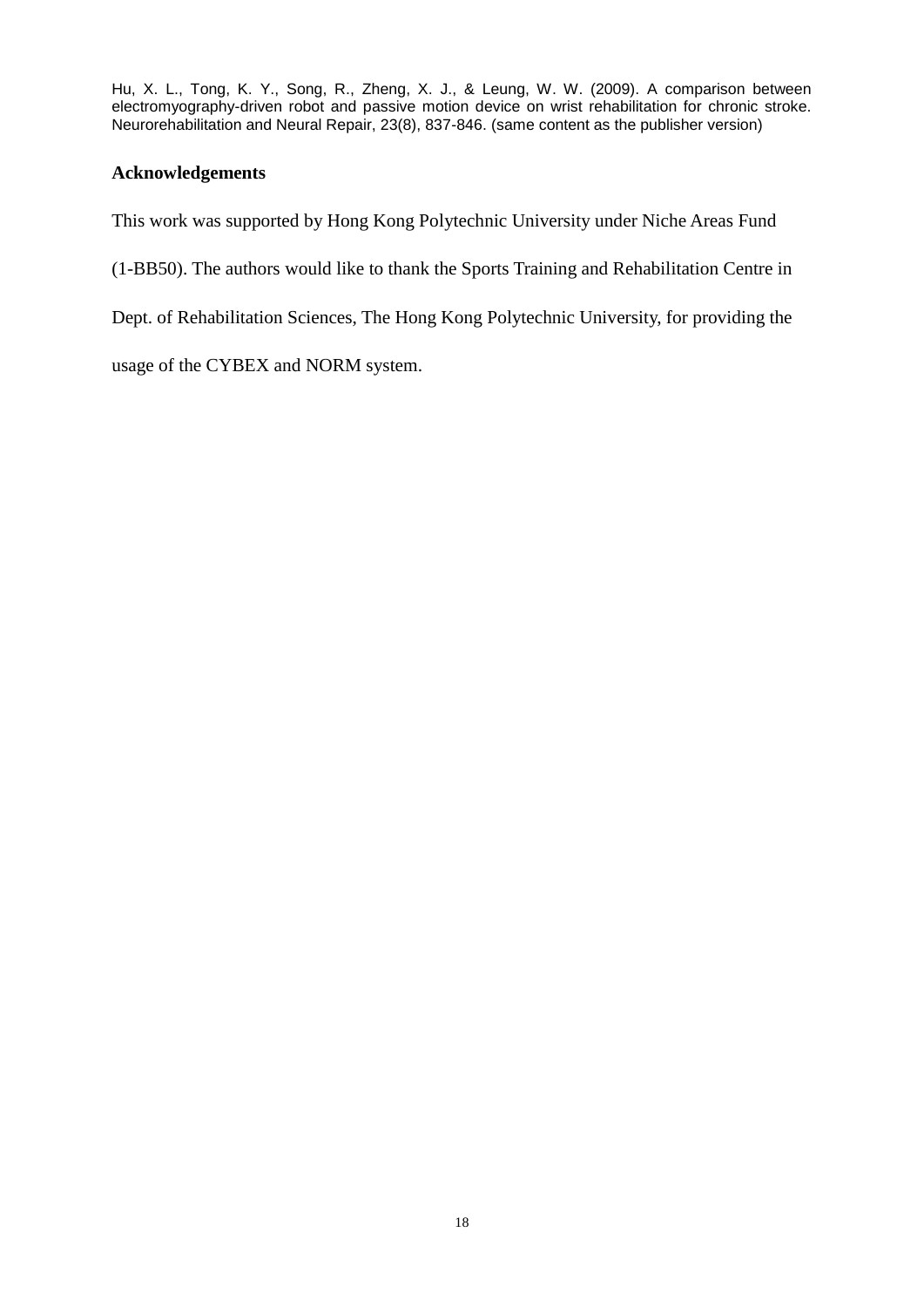#### **Figure Captions**

Fig 1. The training setup for the subjects who received the EMG-driven robot-assisted interactive wrist treatment.

Fig 2. The variations of the clinical scores, represented by mean and standard deviation, used for pre- and post-training evaluations and for the 3-month follow-up test. The solid lines with circles are for the interactive group, and the dotted lines with deltas are for the passive group. The significant inter-group difference is indicated by "\*" (t-tests,  $P<0.05$ ), and "#" is used to indicate the significant intra-group difference (1-way-ANOVA with post hoc tests, P<0.05).

Fig 3. The variation of the EMG activation levels of the FCR, ECR, BIC, and TRI muscles for the interactive group (solid lines) and the passive group (dotted lines), and the RMSE of the tracking for the interactive group. The data are represented by mean and standard deviation.

Fig 4. The variation in co-contraction indexes, represented by mean and standard deviation, of the muscle pairs, ECR&FCR, ECR&BIC, ECR&TRI, FCR&BIC, FCR&TRI, and BIC&TRI when doing the IMVF and IMVE in each training session and in the 3-month follow-up test (labeled with FU on the horizontal axes). The values for the interactive group are represented by the solid lines (the mean values for the 3-month follow-up are labeled with circles), and the values for the passive group are represented by the dotted lines (the mean values for the 3-month follow-up are labeled with deltas).

Fig 5. The variation of IMVF and IMVE torque values, represented by mean and standard deviation, for the interactive group (solid lines with circles) and the passive group (dotted lines with deltas) in pre-, post-training tests, and in the 3-month follow-up test. The significant inter-group difference is indicated by "\*" (t-tests, P<0.05), and "#" is used to indicate the significant intra-group difference (1-way-ANOVA with post hoc tests, P<0.05).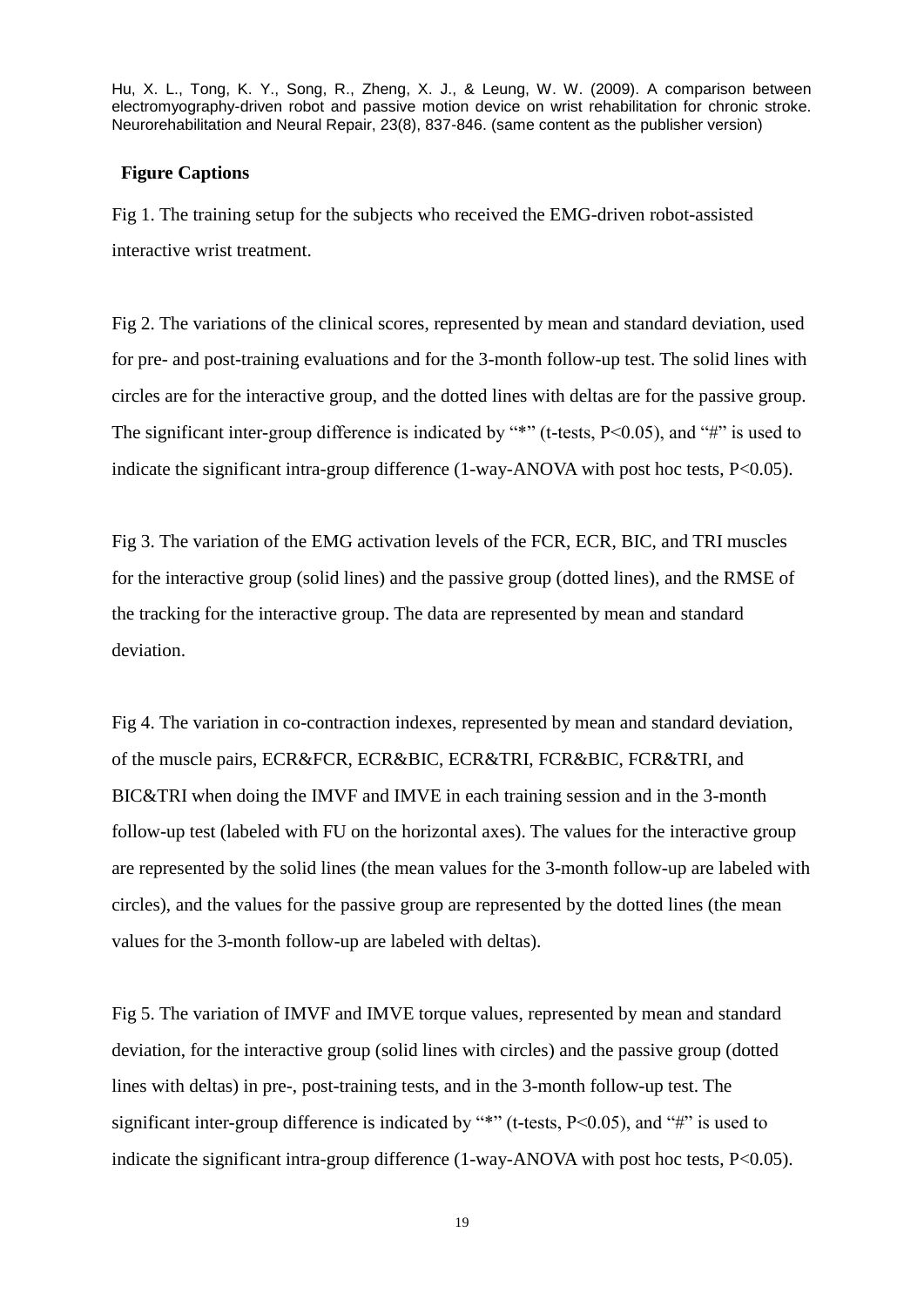### **References:**

- 1. Song R, Tong KY, Hu XL, Li L. Assistive control system using continuous myoelectric signal in robot-aided arm training for patients after stroke. *IEEE T Neur Sys Reh*. 2008;16
- 2. Tong KY, Ng MF, Li LS. Effectiveness of gait training using an electromechanical gait trainer, with and without functional electric stimulation, in subacute stroke: A randomized controlled trial. *Arch Phys Med Rehabil*. 2006;87:1298-1304
- 3. Ng MFW, Tong RKY, Li LSW. A pilot study of randomized clinical controlled trial of gait training in subacute stroke patients with partial body-weight support electromechanical gait trainer and functional electrical stimulation: Six-month follow-up. *Stroke*. 2008;39:154-160
- 4. Volpe B, Ferraro M, Lynch D, Christos P, Krol J, Christine T, Krebs H, Hogan N. Robotics and other devices in the treatment of patients recovering from stroke. *Current Atherosclerosis Reports*. 2004;6:314-319
- 5. Hesse S, Schulte-Tigges G, Konrad M, Bardeleben A, Werner C. Robot-assisted arm trainer for the passive and active practice of bilateral forearm and wrist movements in hemiparetic subjects. *Arch Phys Med Rehabil*. 2003;84:915-919
- 6. Hesse S, Werner C, Pohl M, Ruechriem S, Mehrholz J, Lingnau ML. Computerized arm training improves the motor control of the severaly affected arm after stroke: A single-blinded randomized trial in two centers. *Stroke*. 2005;36:1960-1966
- 7. Weiler C, Juptner M, Fellows S, M. R, Leonhardt G, Kiebel S, Muller S, Diener HC, Thilmann AF. Brain representation of active and passive movements. *Neuroimage*. 1996;4:105-110
- 8. Tong KY, Hu XL. Service robotics: Robot-assisted training for stroke rehabilitation. *Service robotics*. Vienna, Austria: I-Tech Education and Publishing; 2008.
- 9. Hu X, Tong KY, Song R, Tsang VS, Leung PO, Li L. Variation of muscle coactivation patterns in chronic stroke during robot-assisted elbow training. *Arch Phys Med Rehabil*. 2007;88:1022-1029
- 10. Hu XL, Tong KY, Song R, Zheng XJ, Lui KH, Leung WWF, Ng S, Au-Yeung SSY. Quantitative evaluation of motor functional recovery process in chronic stroke patients during robot-assisted wrist training. *J Electromyography Kinesiol*. 2008;18
- 11. Fugl-Meyer AR, Jaasko L, Leyman I, Olsson S, Steglind S. The post-stroke hemiplegic patient. I: A method for evaluation of physical performance. *Scand J Rehabil Med*. 1975;7:13-31
- 12. Keith RA, Granger CV, Hamilton BB, Sherwin FS. The functional independence measure: A new tool for rehabilitation. *Advances in Clinical Rehabilitation*. 1987;1:6-18
- 13. Ashworth B. Preliminary trials of carisoprodol in multiple sclerosis. *Practitioner*. 1964;192:540-542
- 14. Colombo R, Pisano F, Micera S, Mazzone A, Delconte C, Carrozza MC, Dario P, Minuco G. Robotic techniques for upper limb evaluation and rehabilitation of stroke patients. *IEEE T Neur Sys Reh*. 2005;13:311-323
- 15. Volpe B, Lynch D, Rykman-Berland A, Ferraro M, Galgano M, Hogan N, Krebs H. Intensive sensorimotor arm training mediated by terapist or robot improves hemiparesis in patients with chronic stroke. *Neurorehabil Neural Repair*. 2008;22:305-310
- 16. Hidler J, Nichols D, Pelliccio M, Brady K, Campbell DD, Kahn JH, Hornby GT. Multicenter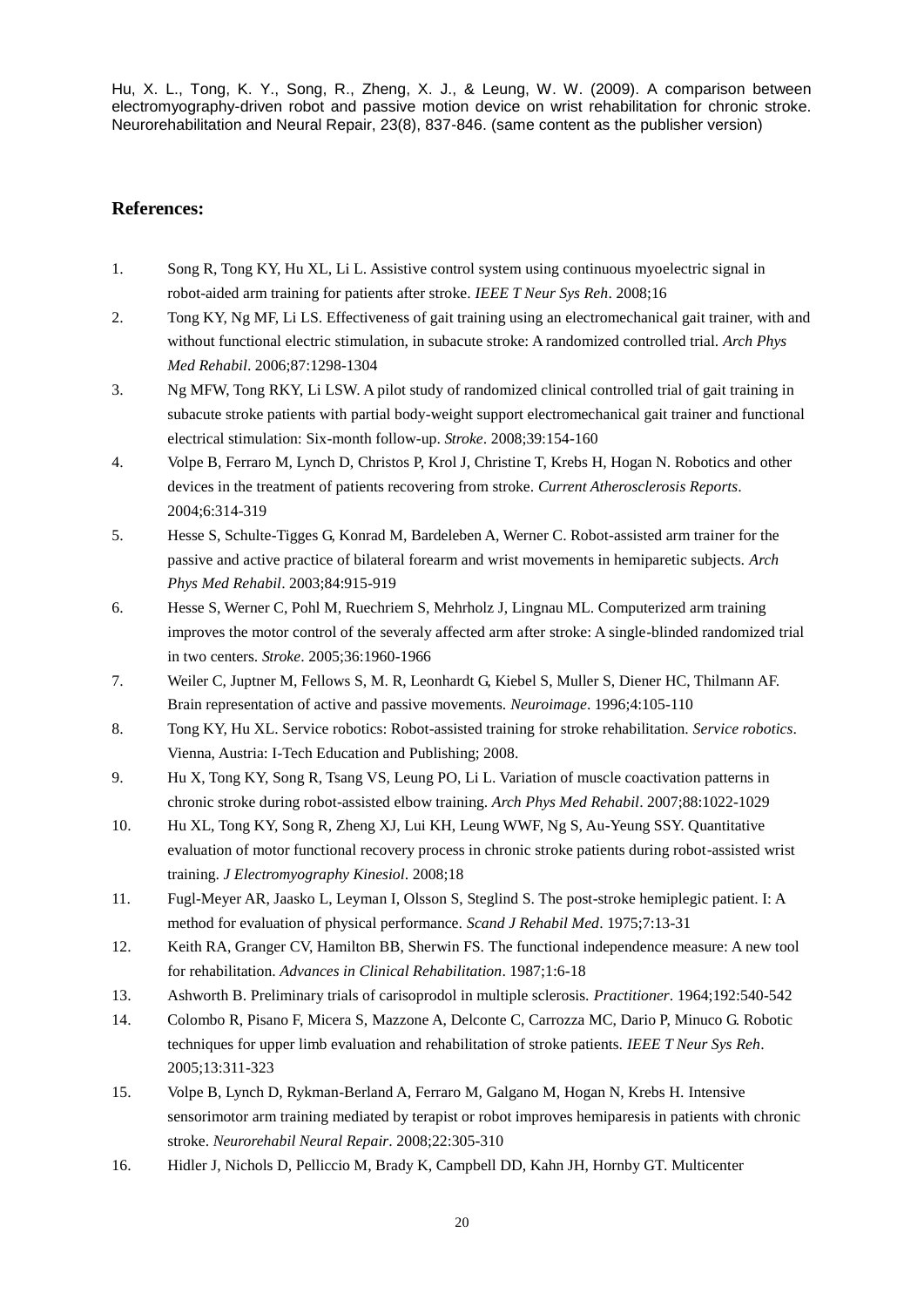randomized clincial trial evaluating the effectiveness of the lokomat in subacute stroke. *Neurorehabil Neural Repair*. 2009;23:5-13

- 17. Carroll D. A quantitative test of upper extremity function. *J Chronic Dis*. 1965;18:479-491
- 18. *Humac norm testing & rehabilitation system: User's guide model 770*. Computer Sports Medicine, Inc.; 2005.
- 19. Frost G, Dowling J, Dyson K, Bar-Or O. Cocontraction in three age groups of children during treadmill locomotion. *J Electromyogr Kinesiol*. 1997;7:179-186
- 20. Cauraugh JH, Kim SB, Duley A. Coupled bilateral movements and active neuromuscular stimulation: Intralimb transfer evidence during bimanual aiming. *Neurosci Lett*. 2005;382:39-44
- 21. Krebs H, Volpe B, Williams D, Celestino J, Charles SK, Lynch D, Hogan N. Robot-aided neurorehabilitation: A robot for wrist rehabilitation. *IEEE T Neur Sys Reh*. 2007;15:327-335
- 22. Rabadi MH, Rabadi FM. Comparison of the action research arm test and the fugl-meyer assessment as measures of upper-extremity motor weakness after stroke. *Arch Phys Med Rehabil*. 2006;87:962-966
- 23. Flament D, Shapiro MB, Kempf T, Corcos DM. Time course and temporal order of changes in movement kinematics during learning of fast and accurate elbow flexions. *Exp Brain Res*. 1999;129:441-450
- 24. Georgopoulos AP. On reaching. *Ann Rev Neurosci*. 1986;9:147-170
- 25. Dewald JPA, Sheshadri V, Dawson ML, Beer RF. Upper-limb discoordination in hemiparetic stroke: Implications for neurorehabilitation. *Top Stroke Rehabil*. 2001;8:1-12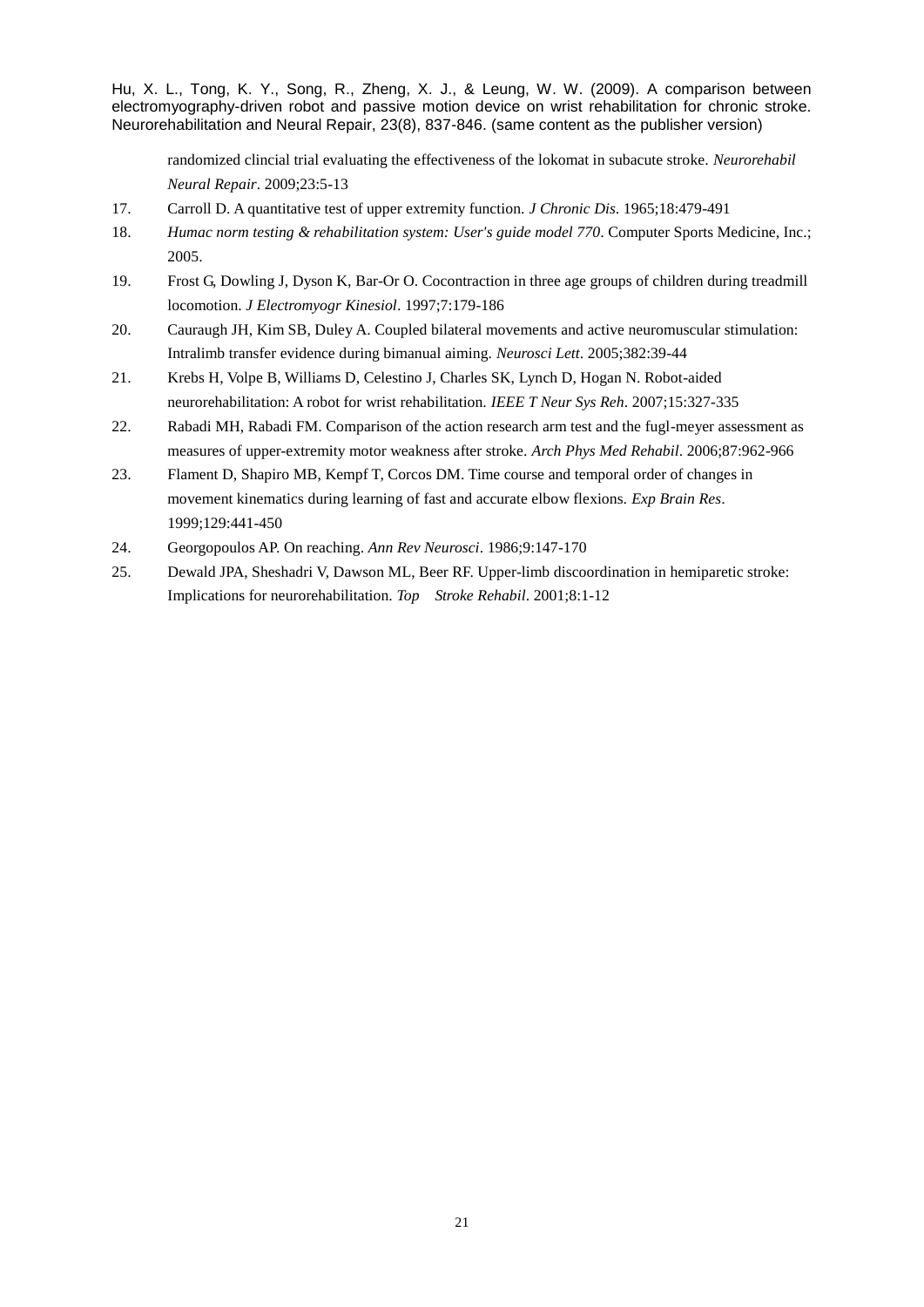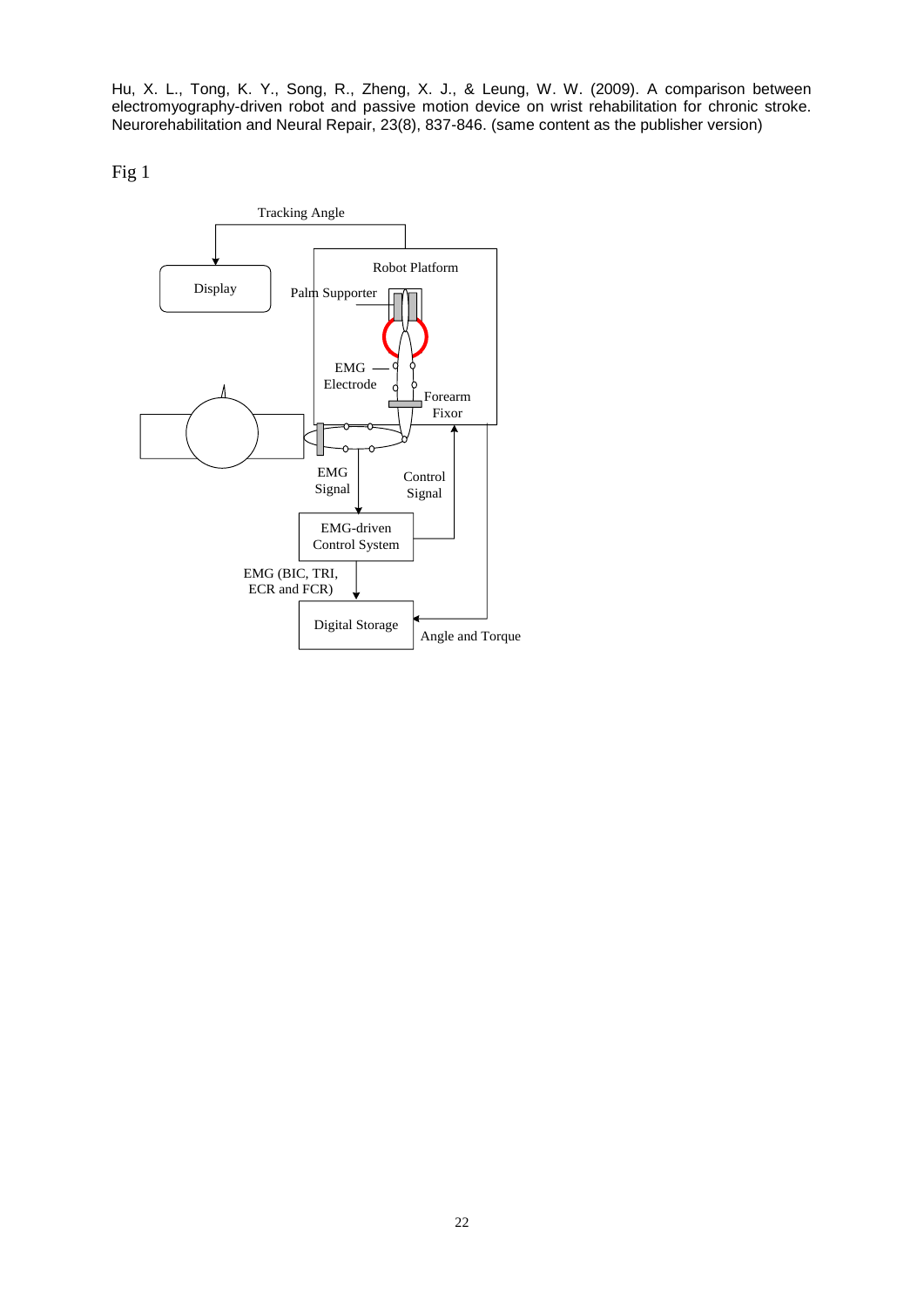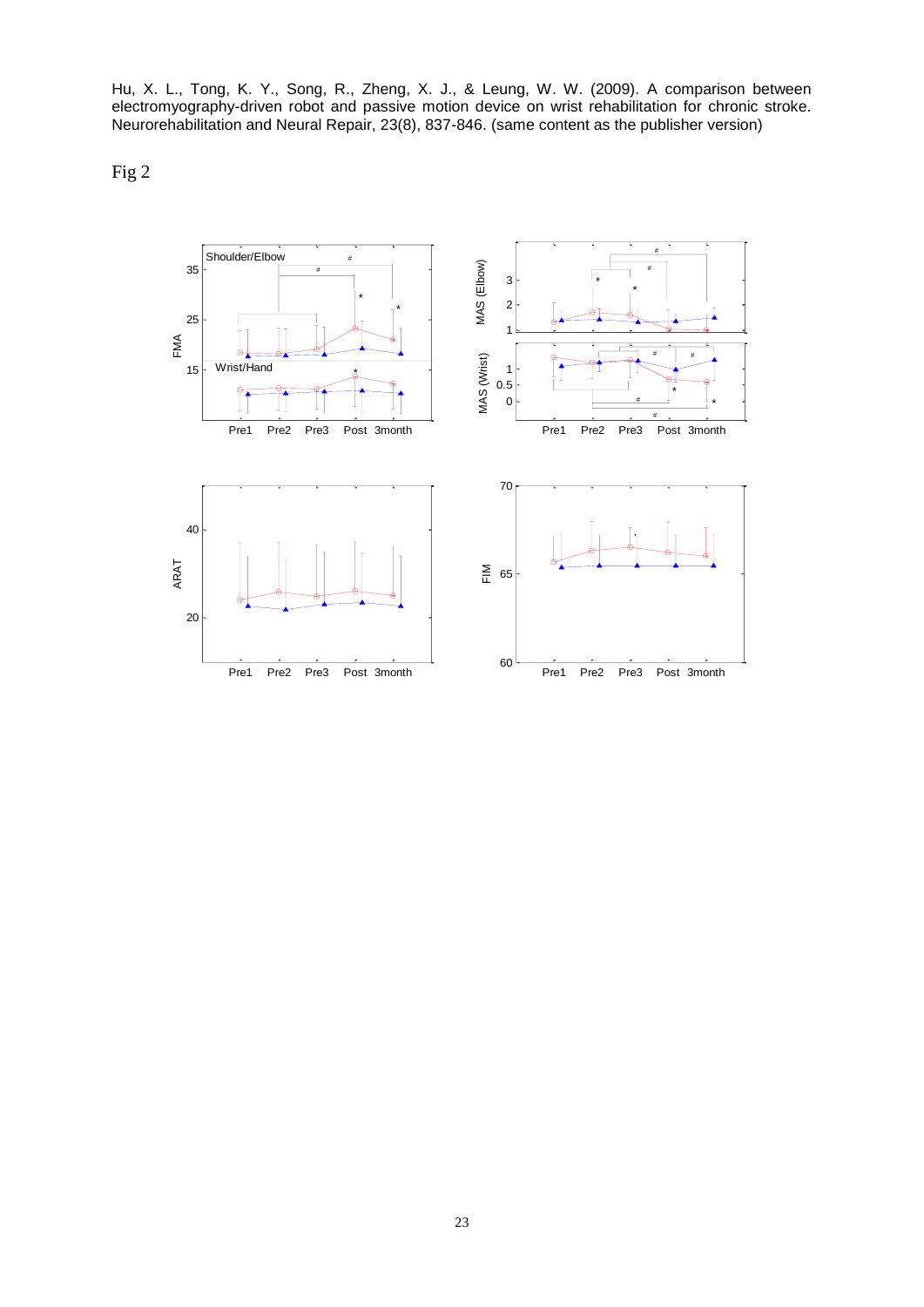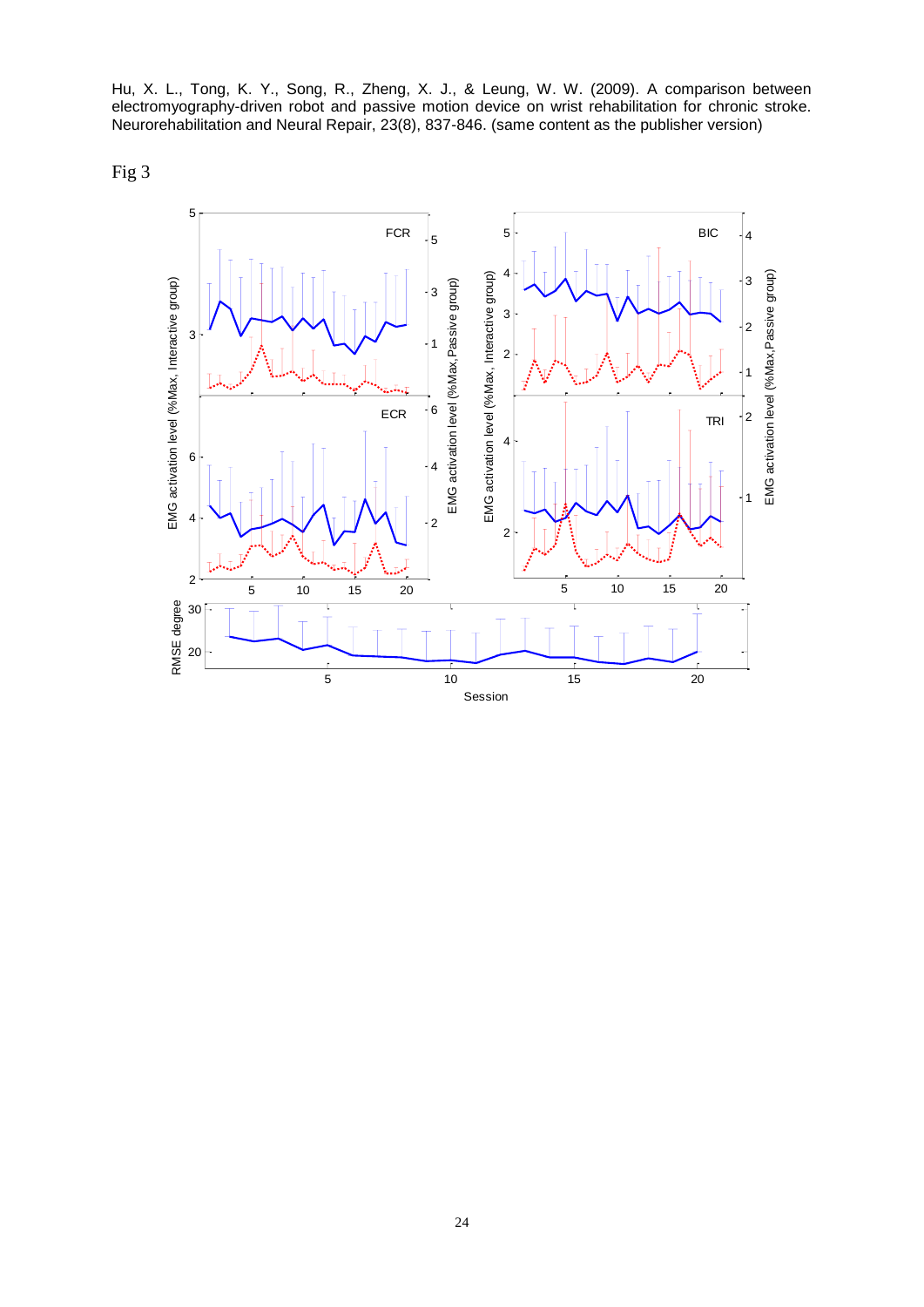